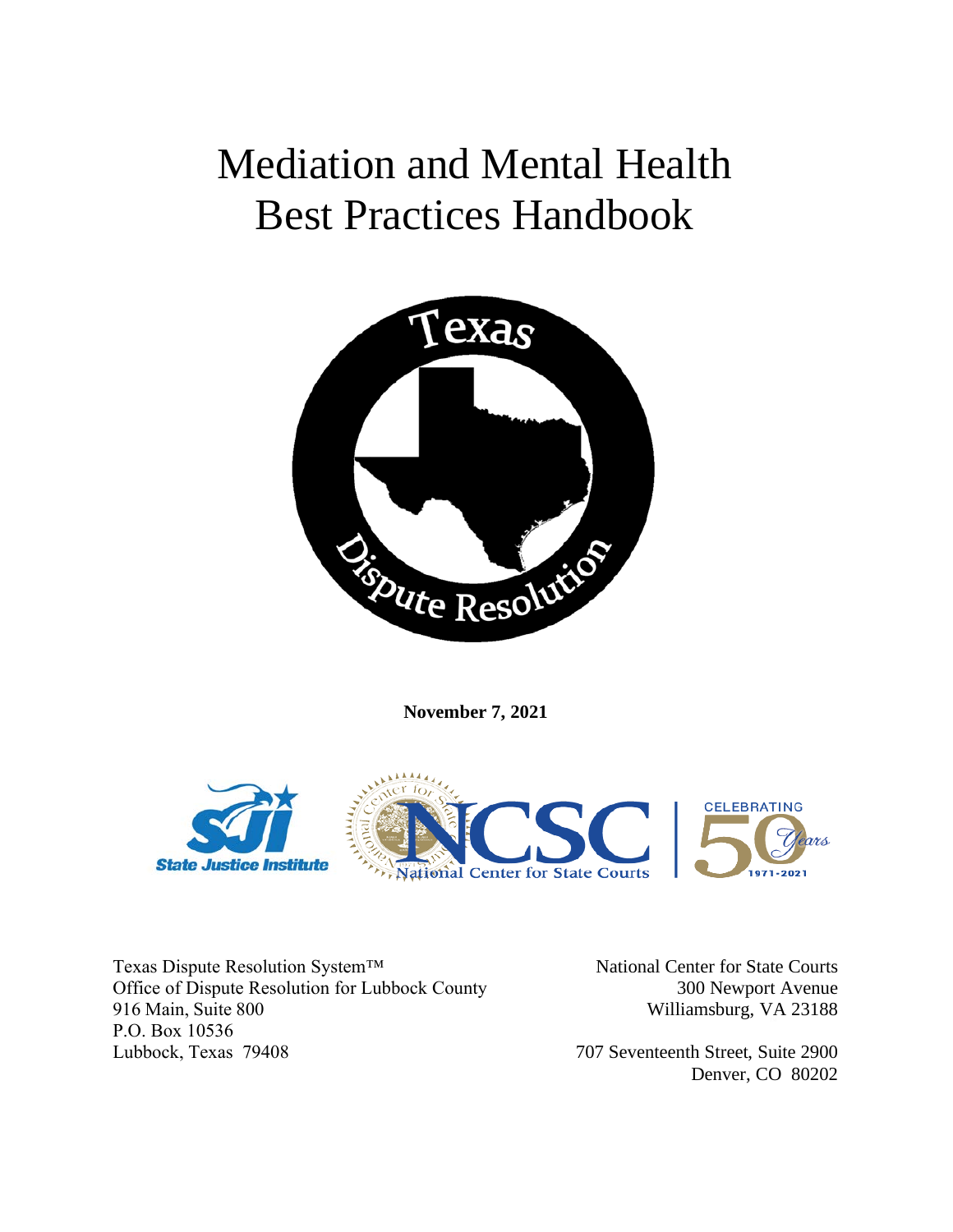# **Table of Contents**

| $I_{\cdot}$ |  |
|-------------|--|
|             |  |
|             |  |
|             |  |
|             |  |
|             |  |
|             |  |
| П.          |  |
|             |  |
|             |  |
|             |  |
|             |  |
|             |  |
|             |  |
|             |  |
|             |  |
|             |  |
|             |  |
|             |  |
|             |  |
|             |  |
| V.          |  |
| VI.         |  |
|             |  |
|             |  |
|             |  |
|             |  |

This document was developed under grant number SJI-21E017 from the State Justice Institute. The points of view expressed are those of the authors and do not necessarily represent the official position or policies of the authors and do not necessarily represent the official position or policies of the State Justice Institute.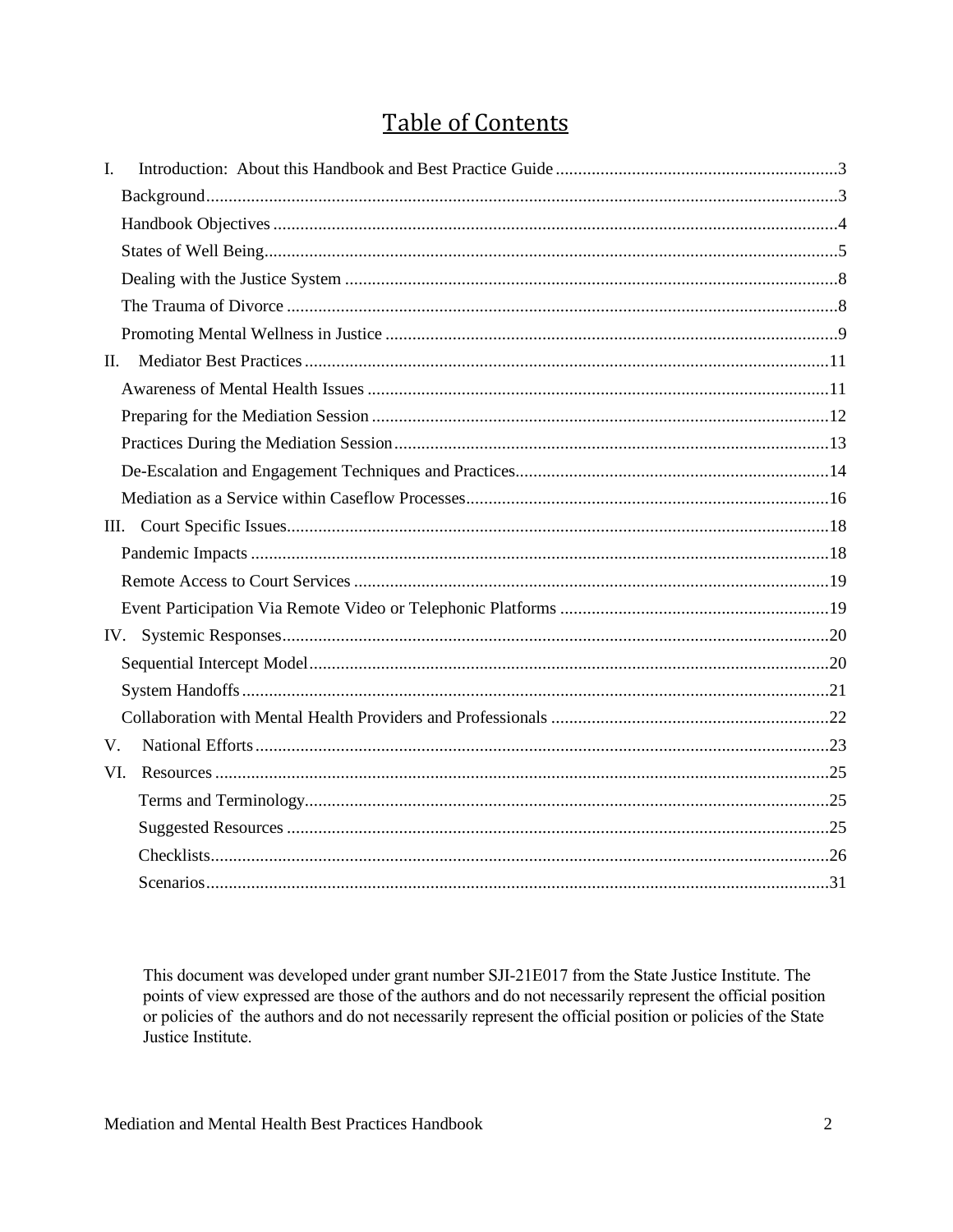# <span id="page-2-0"></span>**I. Introduction: About this Handbook and Best Practice Guide**

# <span id="page-2-1"></span>**Background**

This handbook is the result of the emerging and increasing recognition of the need to appreciate, comprehend, and employ best (and improved) practices in the delivery of mediation services. It also acknowledges that mediators are expected to interact with parties who may come into mediation with different states of being, physical condition, mental condition, and wellness. Coupled with that is the desire to enhance mediator awareness of mental health triggers that may interfere with the mediation process, equip them with practices and techniques to resolve disputes while being sensitive to mental health needs of parties during mediation sessions.

The Office of Dispute Resolution for Lubbock County, Texas (TX ODR or ODR)<sup>[1](#page-2-2)</sup> recognized the need for practice improvement for mediation interactions with parties experiencing mental health issues.

- Party engagements with the justice system have proved to be stressful, with parties potentially engaging in harmful behaviors.
- Mediators and other settlement or dispute resolution providers have been called upon to interact with parties having undiagnosed and untreated conditions.
- In recent years, Lubbock County had worked to address mental health issues, primarily with respect to criminal proceedings.
- One in five persons have experienced issues with mental health and have had issues ranging from anxiety to mental illness.
- Almost half of the adults in the United States will experience a mental health challenge at some point during their lives; challenges include depression, anxiety, post-traumatic stress, substance abuse, bipolar disorder, or psychotic episodes.
- Many individuals with common mental health problems do not seek professional help.
- In family court cases, high incidences of mental health issues influence the way that mediators do their work.
- Party mental, behavioral, or emotional disorders create the possibility of functional impairment and interference with one or more life activities.
- Mediators may also take for granted that mediation can seem mysterious and that can impact parties' ability to mediate meaningfully.[2](#page-2-3)

In conjunction with the National Center for State Courts (NCSC), the TX ODR requested funding from the State Justice Institute (SJI). The grant<sup>[3](#page-2-4)</sup> was established to: engage consulting

<span id="page-2-2"></span><sup>&</sup>lt;sup>1</sup> In this handbook, the Texas Office of Dispute Resolution program will be referred to as TX ODR or ODR. In recent years, many courts have implemented processes for settlement and dispute resolution using online platforms – commonly called online dispute resolution, or ODR. For purposes of this handbook, court online programs will be called Court ODR.

<span id="page-2-4"></span><span id="page-2-3"></span><sup>&</sup>lt;sup>2</sup> Hon. Drue Farmer, J.D., Lubbock County Court at Law, comments from TX ODR training provided in July 2021. <sup>3</sup> SJI grant number 21E017.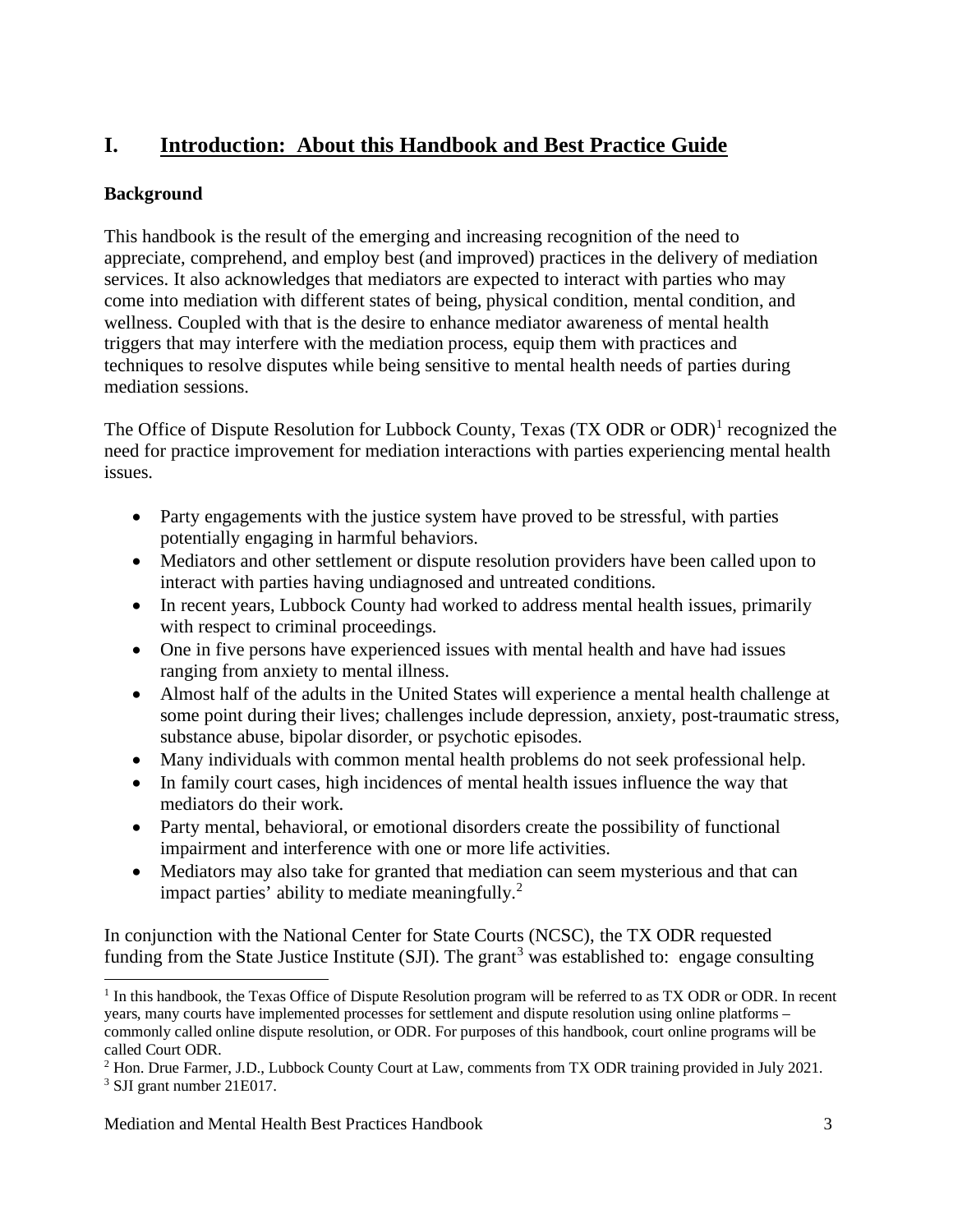and professional services to prepare and provide workshops for the Texas Courts TX ODR and mediation practitioners; learn about issues, techniques, and best practices; teach mediators how to recognize signs and symptoms of mental illness that may impact mediation sessions; become aware and utilize protocols with increased efficacy; and publish a best practice guide or handbook.

# <span id="page-3-0"></span>**Handbook Objectives**

This document is intended to describe: the *challenge* of accessing the justice system; illustrate the *intersection* of mediation services and parties experiencing mental health challenges; and provide *practice* techniques and tips that were provided during workshop presentations to the TX ODR.

*Figure 1- The Challenge, The Intersection of Mediation and Mental Health and Practices and Tips*



This handbook may serve as a quick reference guide for mediators working with parties who may be experiencing different mental health related challenges. Further, this handbook is intended to prepare mediators and professionals (with practices and techniques) for productive engagements with parties. It will link mediation and Court ODR or alternative dispute resolution (ADR) practices with pertinent practices employed for those encountering mental health issues. Lastly the handbook will hopefully be the impetus for further development and refinement of mediation and mental health services in family court cases, with resulting growth in awareness and practice.

# *What It Is and What It Is Not*

This handbook is intended to document and provide tips on and descriptions of best practices for mediators when dealing with those parties who may be experiencing mental health issues, and to enhance mediator awareness of mental health issues to be encountered when providing mediation services in family court cases. This handbook is not intended to be a full treatise or training manual on either mediation techniques or mental health services, functions, or instruction. Content in this guide is expected to grow and develop as courts and professionals continue refinement of protocols and practices. Hopefully, other courts will provide additional content and practice details in the future.

# *Summary of Contents*

This handbook summarizes challenges involving clients with mental health concerns, recommends practices to mediators to work with those challenges, considers court processes, and includes system and national responses and resources.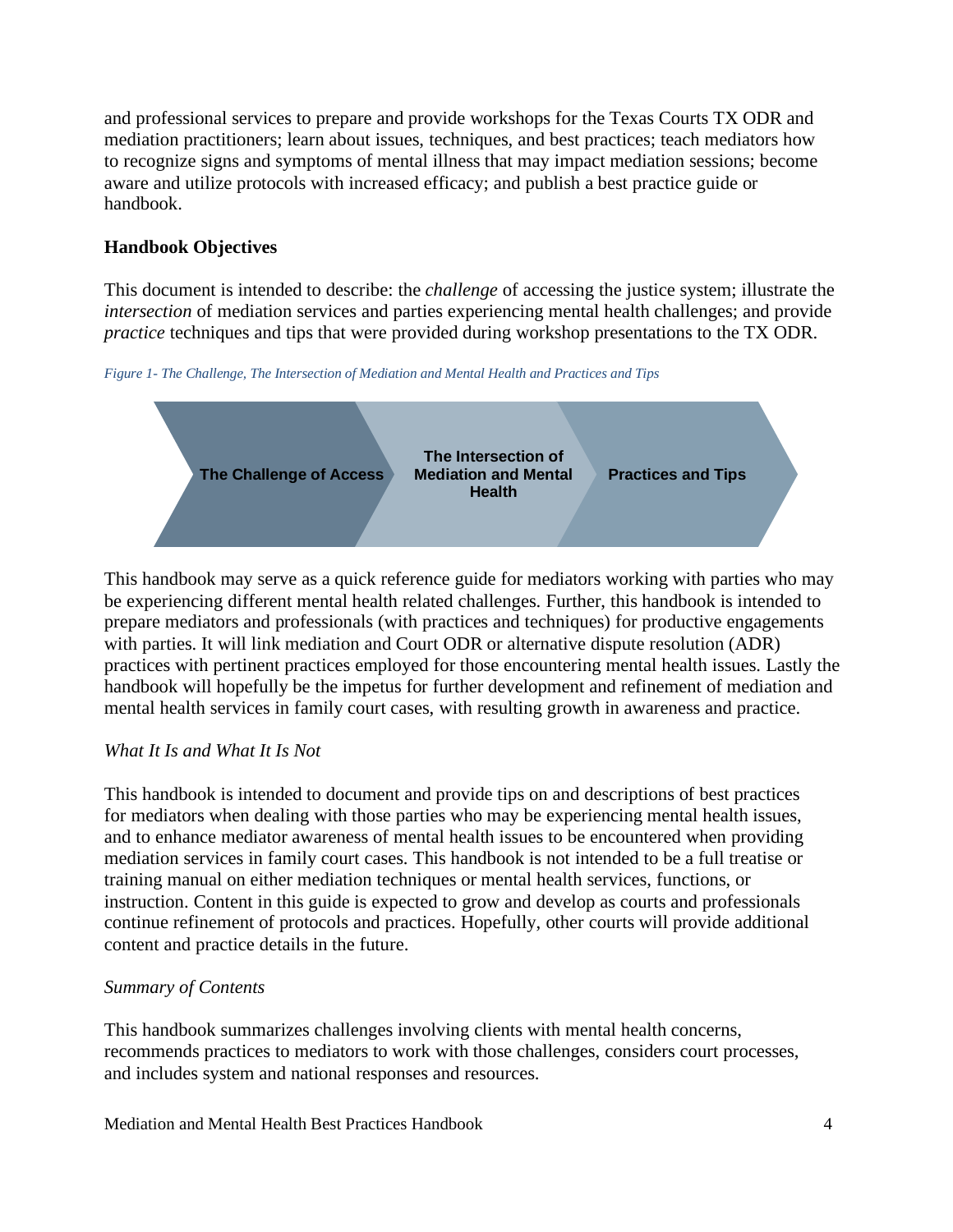#### *Figure 2- Handbook Contents*



## <span id="page-4-0"></span>**States of Well Being**

Well-being and mental health are issues that courts and court programs may not necessarily recognize. Court processes are not necessarily created or practiced to adequately address wellbeing and mental health. The World Health Organization defines mental wellness as "a state of well-being in which the individual realizes his or her own abilities, can cope with the normal stresses of life, can work productively and fruitfully, and is able to make a contribution to his or her community."<sup>[4](#page-4-1)</sup>

In fact, symptoms of a person's mental illness, particularly if untreated, may influence a person's thinking, emotional state, individual behavior, and the ability to relate with others.<sup>[5](#page-4-2)</sup> These four quadrants may likewise impact engagements for court events and with mediation sessions.



*Figure 3 - Areas Affected by Mental Illness*

Mental wellness, therefore, consists of the complete package of physical, social, and mental health. However, having physical, social, and mental health may not indicate the absence of illness or infirmity. The Texas Health and Safety Code defines mental illness as an illness, disease, or condition, other than epilepsy, dementia, substance abuse or intellectual disability, that: A) substantially impairs a person's thought, perception of reality, emotional process, or judgement; or

<span id="page-4-1"></span><sup>&</sup>lt;sup>4</sup> Content presented during workshop by Hon. Amy L. McFarland, Associate Circuit Judge, 11<sup>th</sup> Judicial Circuit, McLean County, Illinois, July 2021.

<span id="page-4-2"></span><sup>5</sup> <https://carrierclinic.org/2018/06/20/how-to-recognize-a-mental-health-crisis-and-intervene/>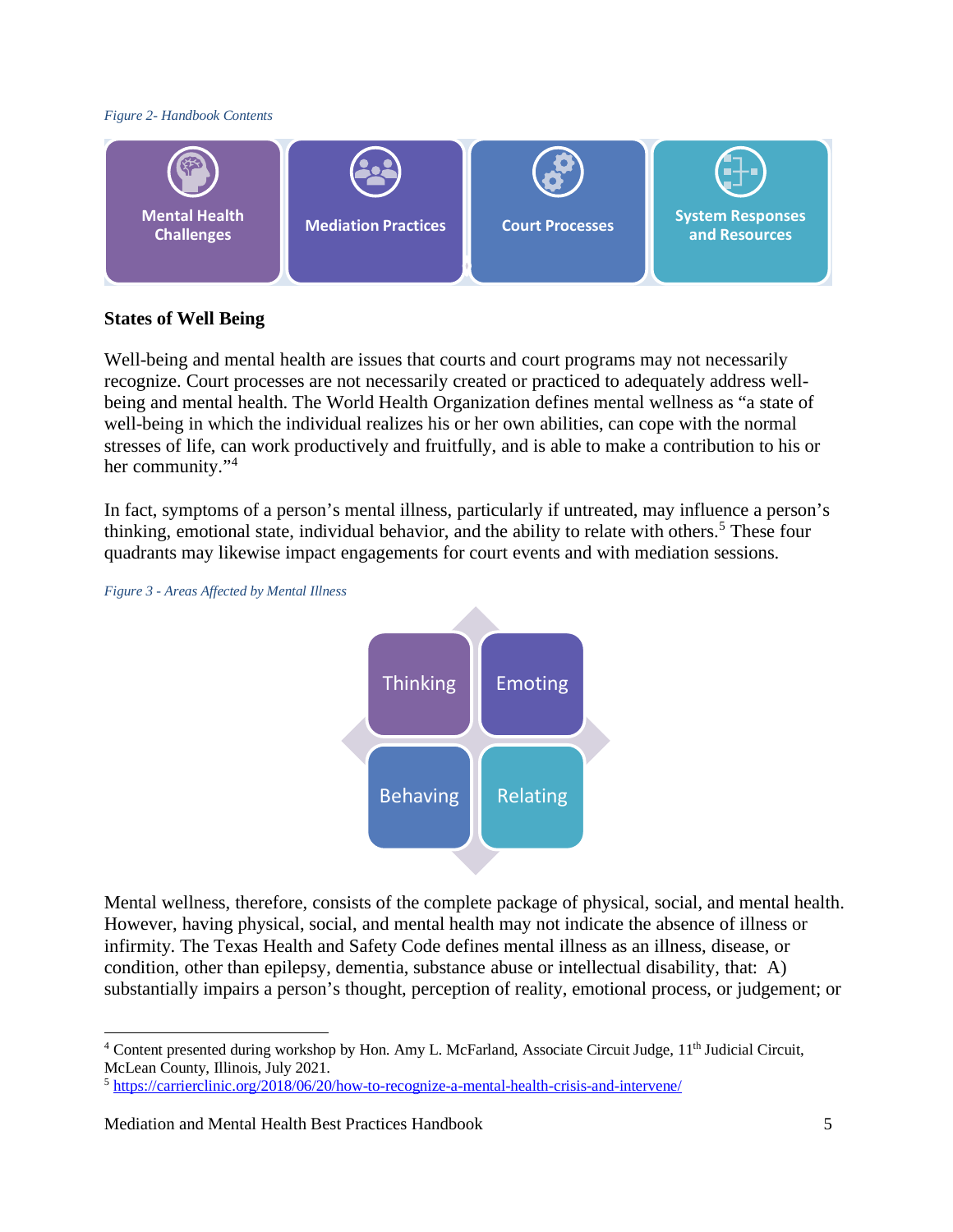B) grossly impairs behavior as demonstrated by recent disturbed behavior.<sup>[6](#page-5-0)</sup>

*Figure 4- States of Well Being*



In cases involving criminal law, parties with mental illness are overrepresented, that is, the prevalence of those with some form of mental illness is great.<sup>[7](#page-5-1)</sup> Two million times a year, people with mental illness are booked into jails. Seventy percent of youth in juvenile court have a diagnosable mental health condition. Sixty-six percent of women in prison have a history of mental illness. Mental health has a ripple effect. It can impact the person, the family, the community, and the world.



*Figure 5- Impacts of Mental Illness*

Underlying mental conditions may be heightened by the stress of legal processes. This extends to services provided by mediators. Increased awareness of party mental conditions can improve

Mediation and Mental Health Best Practices Handbook 6

<span id="page-5-0"></span><sup>6</sup> Texas Health and Safety Code; Title 7; Subtitle C; Chapter 571Section 571.003.14.

<span id="page-5-1"></span> $7$  According to the Texas Health and Human Services Commission, of the 27 million people who live in Texas, approximately 1 million adults experience mental illness (Texas Health and Human Services Commission, Texas Statewide Behavioral Health Strategic Plan 10, (2016)).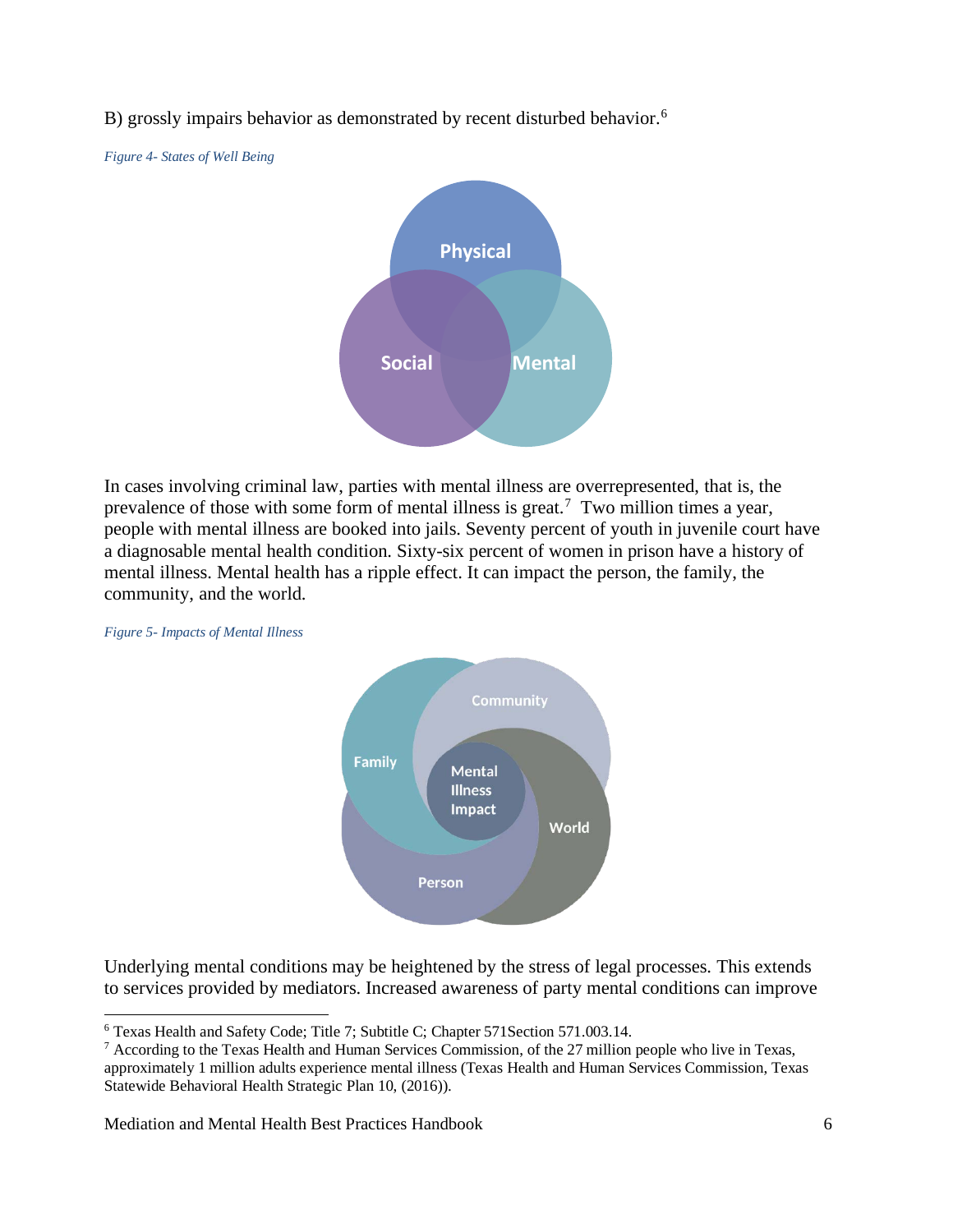interactions. There are some obstacles to consider. Common obstacles include:

- Lack of knowledge about mental health or intellectual or developmental disabilities.
- Stigma about mental illness creating unnecessary barriers for interaction or services.
- Presence of co-occurring disorders.
- Lack of resources contribute toward criminalization of people with mental health needs.
- Additional stressors due to the influence of the COVID19 pandemic, impacting anxiety, depression, and isolation.
- Legal system changes resulting from the COVID19 pandemic that modify how proceedings are held and accomplished.
- Parties that may not be represented in the legal system and may have limited resources to navigate legal processes.

Education and increased awareness are needed to overcome the obstacles and avoid further stigmatization and criminalization of mental health issues. Areas for education and focus should include:

- Understanding the difference between competency, insanity, capacity, and mental illness.
- Knowing that mental illness and intellectual developmental disabilities are not the same.
- Ensuring that parties have access to treatment especially for low level criminal misdemeanors.
- Providing zealous representation for clients absent provider biases or prejudices.
- Avoiding provider positioning of clients in "revolving door" processes.

# **Points for Consideration: Differences Between Competency, Insanity, Capacity and Mental Illness[8](#page-6-0)**

- *Competence* to stand trial is the legally determined capacity of a criminal defendant to proceed with criminal adjudication.
- *Insanity* relates to a criminal defendant's mental state at the time the alleged crime was committed and is an affirmative defense to prosecution.
- *Capacity* relates to the individual's ability to understand the nature and consequences of decisions.
- *Mental illness* relates to impairment of thought, perception of reality, emotional process, judgment, or behavior; a person may have a mental illness, but still be competent to stand trial (though maybe not without counsel).

<span id="page-6-0"></span> $8$  Texas Judicial Commission on Mental Health, Texas Mental Health and IDD law Bench Book,  $3<sup>rd</sup>$  Ed., <http://texasjcmh.gov/media/2087/jcmh-adult-bench-book-3rd-ed-final-print.pdf>.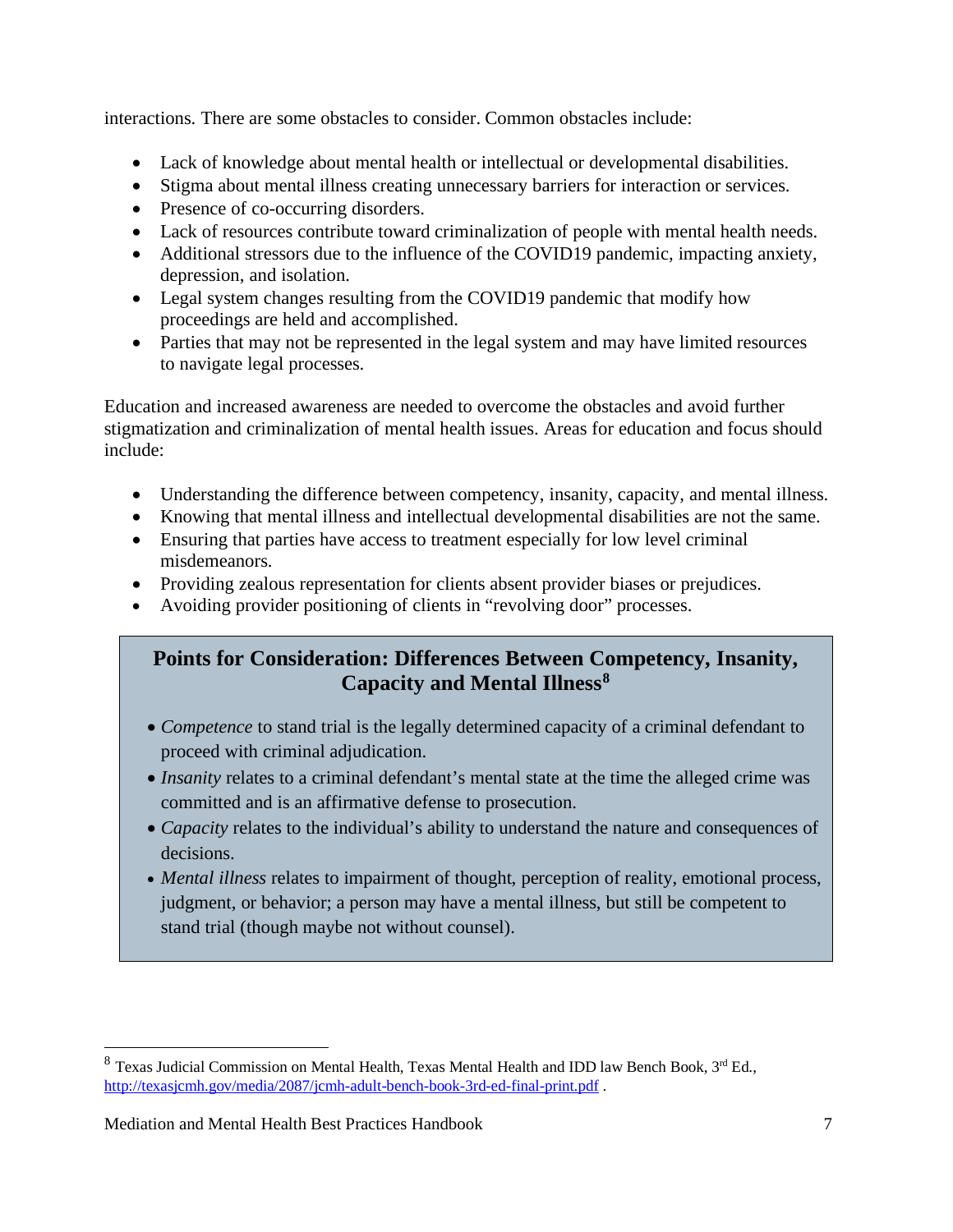## <span id="page-7-0"></span>**Dealing with the Justice System**

Engagements with the justice system may be stressful for parties, even under the best of circumstances. Parties are put to the test to navigate the system without further stress and life disruption. They may feel vulnerable to unknown processes. Parties may not be represented by legal counsel and left to their own resources to navigate complex legal processes. Accessing court services and functions may involve challenges in getting to the court and accessing transportation, locating childcare, and fear about the process and environment. Concerns may also include worries about the court rigor or rigidity, handling of information gathered from interactions, and fears about how to conduct oneself when attending a court event, or even a mediation appointment. With the implementation of technology and expanded utilization of virtual platforms for access to court hearings and events (prevalent during the COVID-19 pandemic), some efficiencies in access and processes have occurred, but some stresses have been magnified. These stresses may create problems in dealing with parties that have mental health issues.

The volumes of parties in court ordered mediation and particularly those users with mental health issues may be of concern to court leaders and indicate the need to be better prepared, provide services in different ways, and strive to address party needs. Lack of awareness and understanding of parties with undiagnosed and untreated conditions that may contribute to dispute resolution or mediation problems.

Lastly, in recent years, courts have embraced an increased desire to use practices for cases to be resolved outside of formal court processes and without convening events within a courtroom. This reality has resulted in courts creating settlement and mediation programs, offering remote and online dispute resolution, and offering different methods to access and attend events to resolve cases.



#### *Figure 6 - Dealing with the Justice System*

#### <span id="page-7-1"></span>**The Trauma of Divorce**

It may be traumatizing for parties to engage with the court system to obtain a divorce or dissolution of marriage. Family court parties may be destabilized and find themselves in a type of survival mode. In criminal courts, the court process may engage with bad actors attempting to be

Mediation and Mental Health Best Practices Handbook 8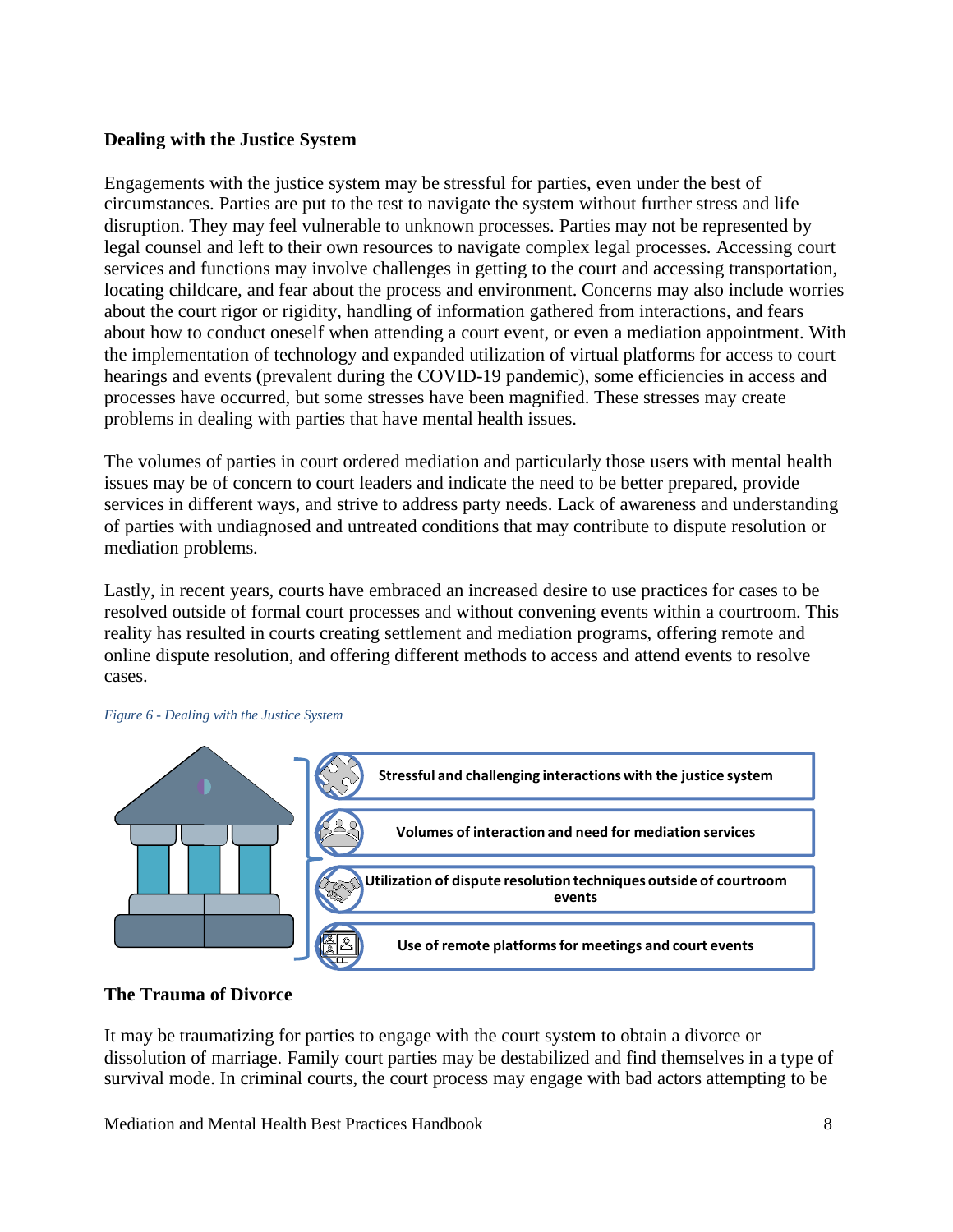on their best behavior. But in family proceedings, parties may be at the worst time of their lives and their behavior may reflect it. The nature of the legal system adds to the demise of a person's state of well-being. What might be otherwise good parents may find themselves "slinging mud" to gain or maintain parenting-time. The adversarial process creates an imbalance for families and can create a situation where children are negatively impacted. Secondary impacts include an imbalance of wellness and further interaction with the justice system. Mediators are positioned to be the first responders, identifying where parties are in their state of wellness as the mediators perform their dispute resolution process.

What happens if mental instability is introduced? The National Institute of Mental Health<sup>[9](#page-8-1)</sup> provides these definitions:

- 1. Any mental illness is a mental, behavioral, or emotional disorder. It can vary in impact, from no impairment to mild, moderate, or severe impairment.
- 2. Serious mental illness is a mental, behavioral, or emotional disorder resulting in serious functional impairment, which substantially interferes with or limits one or more major life activities.
- 3. Parties that suffer from a serious mental illness do not generally have access to services to assist them through a moment of instability, during the adversarial process. Historically, this has been an unwelcome or uncomfortable conversation in the justice process.
- 4. Those outside the mental health community will often talk about happiness as a choice. Often, we treat those with a physical illness very differently than how we treat those with a mental illness.

# <span id="page-8-0"></span>**Promoting Mental Wellness in Justice**

There are three main pillars that should be considered to promote and support mental wellness for parties in family cases. They include: access to justice; procedural fairness; and accommodation. These have also been memorialized and urged in a Resolution from the Conference of Chief Justices (CCJ).<sup>[10](#page-8-2)</sup>

*Figure 7- Three Pillars of Justice*



*Access to justice* can include a variety of information and services to help parties in family court

<span id="page-8-2"></span><span id="page-8-1"></span>

Mediation and Mental Health Best Practices Handbook 9

 $9 \frac{\text{https://www.nimh.nih.gov/}}{10 \text{CCJ/Conference of State Court Administrators (COSCA) Resolution 4, 2020 available at}}$ [https://ccj.ncsc.org/\\_\\_data/assets/pdf\\_file/0023/51197/Resolution-4-In-Support-of-a-Call-to-Action-to-Redesign-](https://ccj.ncsc.org/__data/assets/pdf_file/0023/51197/Resolution-4-In-Support-of-a-Call-to-Action-to-Redesign-Justice-Processes-for-Families.pdf)[Justice-Processes-for-Families.pdf](https://ccj.ncsc.org/__data/assets/pdf_file/0023/51197/Resolution-4-In-Support-of-a-Call-to-Action-to-Redesign-Justice-Processes-for-Families.pdf) .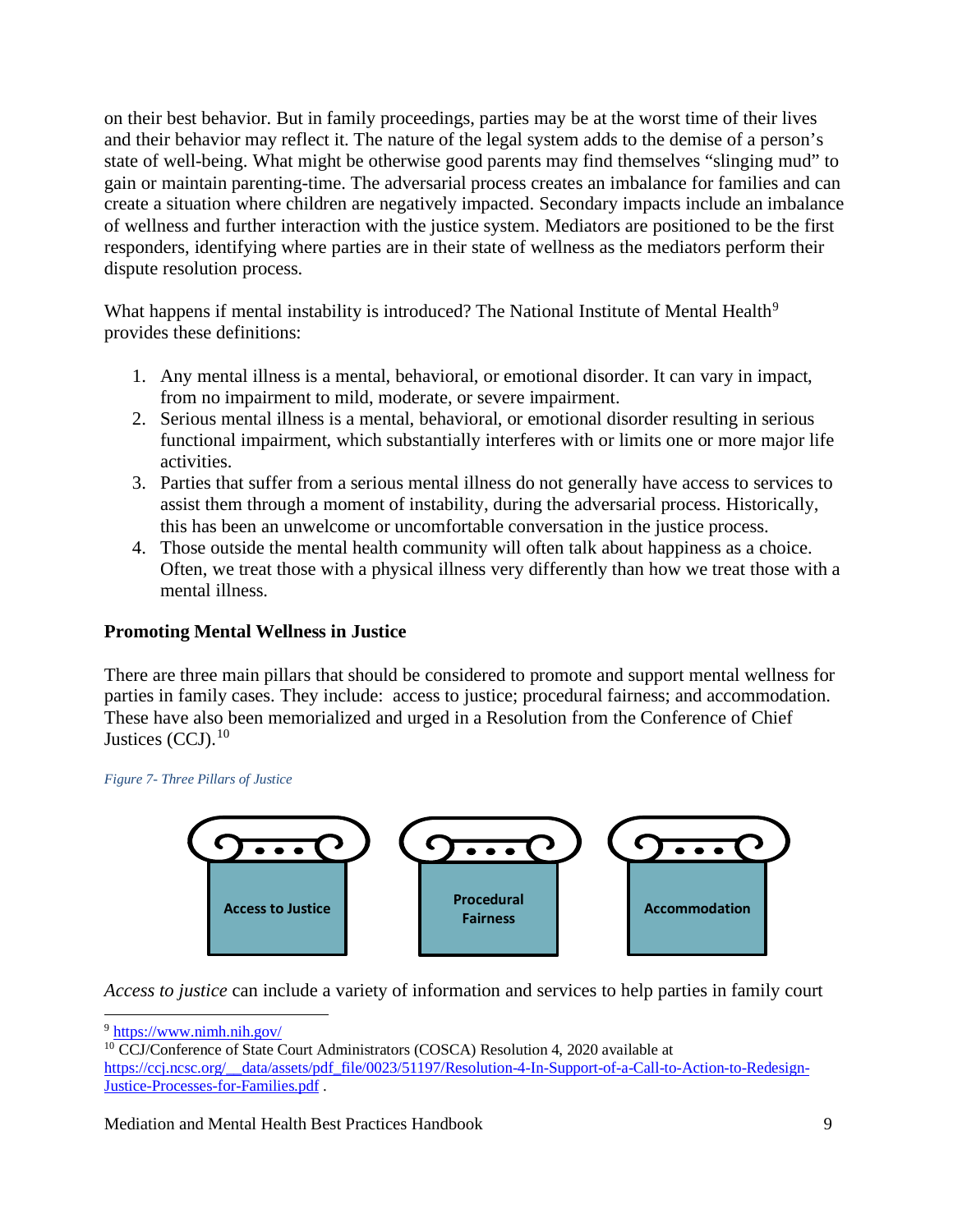cases. Such access services may include self-help volunteers or navigators to assist parties in completing paperwork. It can include documents and case "maps" whereby details are provided about the steps involved in legal processes. It can even involve the use of online tutorials or instructional videos. When dealing with individuals that may have mental health challenges, these informational and support actions may or may not be effective. Trauma informed practices are essential.<sup>[11](#page-9-0)</sup> These questions may arise: Are there gaps in justice related to mental health? Do we give parties the opportunity to step out and take a breath while they are experiencing anxiety? Do we explain the process before walking into the courtroom? Do we allow parties to see the courtroom or physical surroundings first? Do we explain mediation and the process?

*Procedural justice or fairness* includes the concept that parties a) sense a fairness in the processes used whereby they feel treated with dignity and respect, b) see neutrality and transparency in the actions of the court and decision maker, c) have opportunities to be heard and have a voice during processes, and d) feel that there is impartiality and a sense of trust in the decision making.<sup>12</sup> Courts may need to redouble attention to practices and protocols to impart fair processes, respectful treatment, provide time for litigants to speak, and demonstrate impartiality. These questions may arise: Are we ensuring that practices are understandable and communicated? Do court processes allow time for parties to tell their story and needs?

*Accommodation* refers to specific assistance and support protocols for those parties who may need supplemental assistance. Examples include accommodation for the deaf, blind, and language needs. Courts have been mandated to and have increased the provision of language services but may be challenged to ensure that assistance is included for those needing help other than with language. In these areas, courts may ask: Have we ensured that we have processes that can be shared in different forms and formats? Have we endeavored to understand and discern the needs of parties?

# **Points for Consideration**

- How can mediators promote the well-being of families, use trauma informed practices, and make those practices part of the overall outcome goal?
- How can mediators recognize and identify the presence of mental conditions in parties?
- Are there other best practices that come to mind?
- What additional techniques might be used to assist parties experiencing mental illness?

<span id="page-9-0"></span><sup>&</sup>lt;sup>11</sup> Trauma informed refers to the practice of recognizing that parties may have experienced prior traumatic events, including family dynamics and impacts from issues surrounding substance abuse. Trauma informed practices assert that engagements and services should avoid retraumatizing parties.

<span id="page-9-1"></span><sup>12</sup> <https://law.yale.edu/justice-collaboratory/procedural-justice>

Mediation and Mental Health Best Practices Handbook 10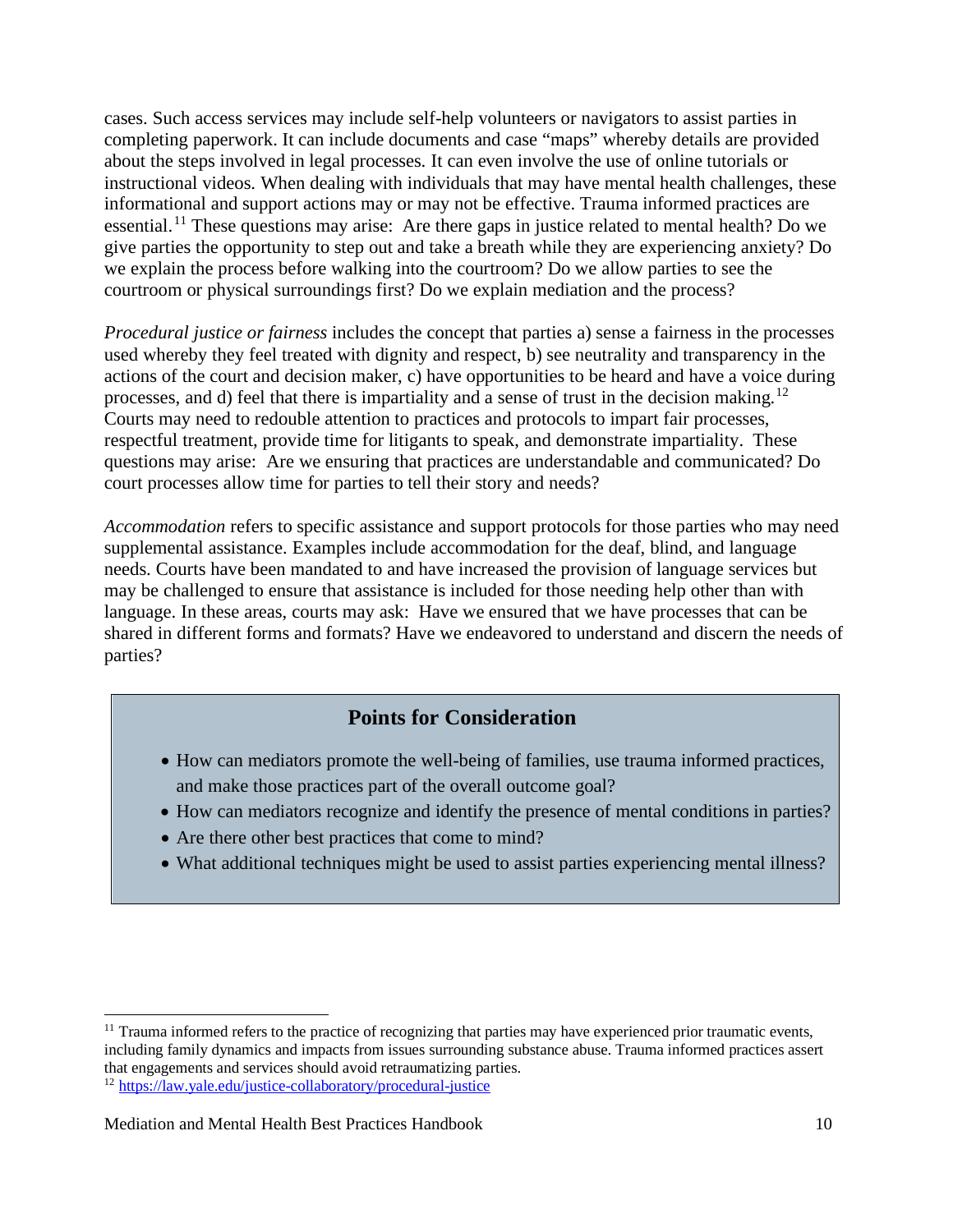# <span id="page-10-0"></span>**II. Mediator Best Practices**

Mediator practices can appropriately vary based upon the individual case and circumstances. This section suggests researched and proven practices and approaches to lay the foundation for effective delivery of mediation services and experiences. Included are practices for the following:

- Awareness of Mental Health Issues
- Preparation
- Session Practices
- De-escalation and Engagement Management
- Other Considerations
- Mediation as a Service within Caseflow Processes

## <span id="page-10-1"></span>**Awareness of Mental Health Issues**

While mediators and neutrals in family court cases are not experts on mental health issues (nor should they attempt to evaluate or diagnose), they should be aware that mental health issues may create additional challenges, and opportunities, for the conduct of any mediation sessions. As was mentioned earlier, mental health issues can be diagnosed or undiagnosed. Either way, the resulting vantage point and reference point of an individual can impact their thinking, emotions, relationships, and behavior. These can certainly appear during mediation activities.

**Find out more regarding party capacity for mediation:** *[On the Question of a Party's](https://www.mediate.com/articles/ClearyJ2.cfm)  [Capacity to Use Mediation](https://www.mediate.com/articles/ClearyJ2.cfm)*, by Jeanne Cleary

Not all are negative. In fact, some individuals who are challenged with mental health issues may be better equipped to engage in mediation with some positive aspects. Individuals:

May in fact be responsive to effective participation and having a "voice" in the mediation. Can have a more realistic and less grandiose expectations for the process. May truly be reassured that working toward the resolution of the dispute will ease their concerns.

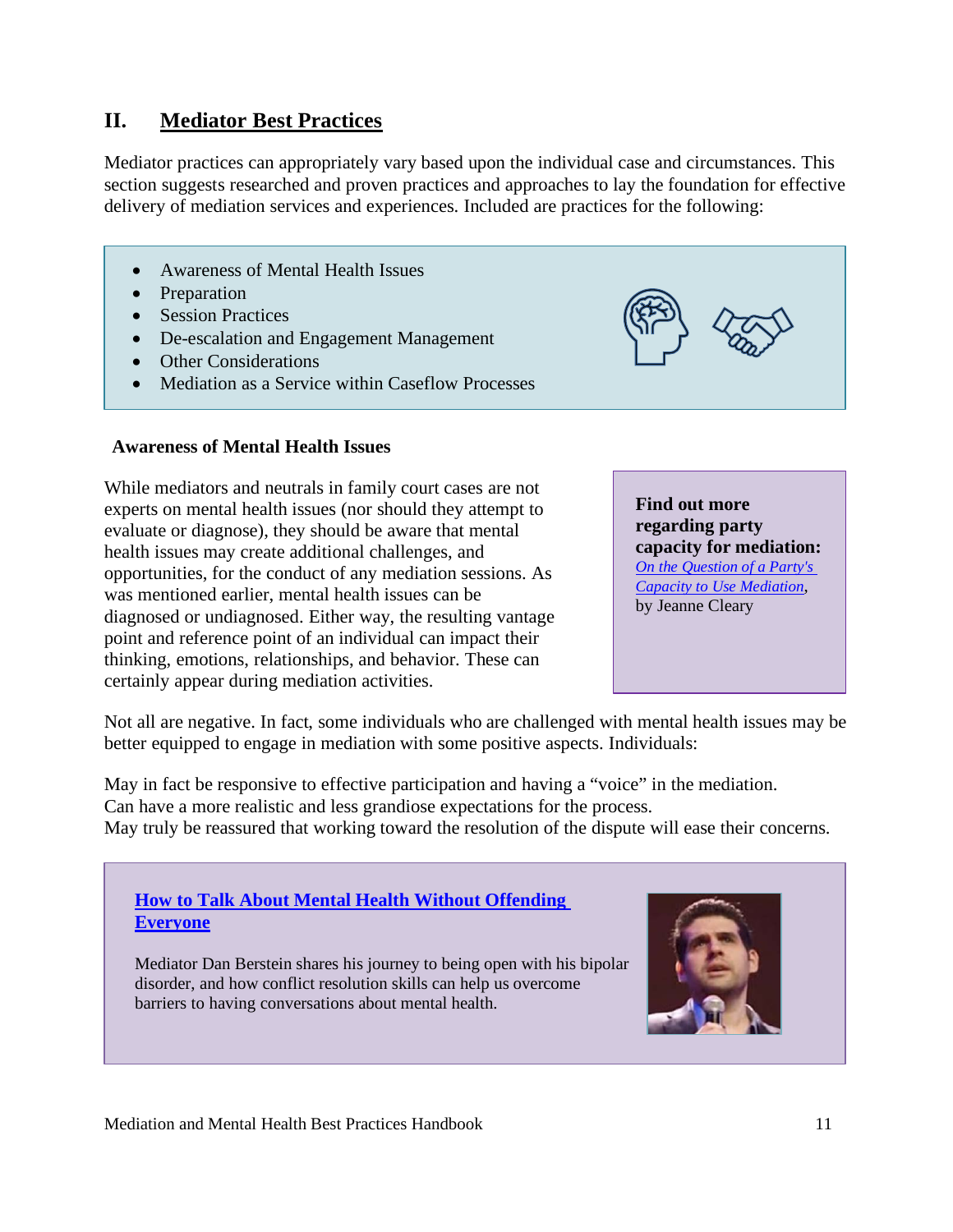## <span id="page-11-0"></span>**Preparing for the Mediation Session**

- Recognize that mental illness and intellectual and developmental disabilities (IDD) are not the same.
- Seek to avoid, mitigate, or overcome assumptions about stigma, biases, and prejudices.
- Initiate and conduct a pre-session meeting.
- Consider using motivational interviewing techniques. $13$
- Interview and interact with the client as early as possible prior to the mediation session.
- Recognize preparation needed for remote and virtual sessions.<sup>[14](#page-11-2)</sup>
- Ask about the facts of the case and obtain the client input and information.
- Ask the client about any concerns regarding illness.
- Inform the client of his or her rights to information.
- Obtain information about the client attorney or legal representation.
- Familiarize yourself with community services and options available in the community.
- Ascertain and communicate with the client about their needs and concerns, using open-ended questions.
- Ask parties about support needs in advance of the mediation. "Is there anything about your medical care that would be helpful for me as the mediator to know?" "Here is how I run the process… are there any adjustments that would be helpful to enable your full participation?"
- Confirm the nature of the conflict, disagreement, or differences in opinion regarding the divorce.
- Seek to know and understand the nature of the disagreement and conflict that is the subject of the mediation.
- Consider setting multiple sessions and/or spreading out sessions, perhaps by a week or two.
- Identify to the degree possible if there has been a diagnosed condition pre mediation
- Consider whether remote access will assist or hinder

#### **Find out more about mediation readiness:**

*[Disabilities And Mediation](https://www.mediate.com/articles/cohed1.cfm)  [Readiness In Court-Referred](https://www.mediate.com/articles/cohed1.cfm)  Cases: [Developing Screening](https://www.mediate.com/articles/cohed1.cfm)  [Criteria And Service](https://www.mediate.com/articles/cohed1.cfm)  [Networks](https://www.mediate.com/articles/cohed1.cfm)*, by Patrick G. Coy and Tim Hedeen

#### **Attend to special needs for virtual and remote mediation sessions:**

- Ensure use of quiet, private setting for session
- Ascertain if safety needs are addressed or in place
- Strive for confidentiality of discussions
- Confirm if session will be via audio and/or video
- Identify if others are present for the session off camera
- Avoid prompts and coaching by others off camera
- Overcome limitations of remote interactions

#### **Find out more about online mediation: Online Mediation:**

*[Using Zoom to Conduct](https://www.courts.michigan.gov/siteassets/odr-temporary/documents/zoom-online-mediation-considerations-v1.pdf/?404%3bhttps%3a%2f%2fmisc01mstrtu25qprod__d17f%3a80%2fAdministration%2fSCAO%2fOfficesPrograms%2fODR%2fDocuments%2fZoom+Online-Mediation+Considerations+v1.pdf=&r=1)  [Online Mediation:](https://www.courts.michigan.gov/siteassets/odr-temporary/documents/zoom-online-mediation-considerations-v1.pdf/?404%3bhttps%3a%2f%2fmisc01mstrtu25qprod__d17f%3a80%2fAdministration%2fSCAO%2fOfficesPrograms%2fODR%2fDocuments%2fZoom+Online-Mediation+Considerations+v1.pdf=&r=1)  [Considerations and](https://www.courts.michigan.gov/siteassets/odr-temporary/documents/zoom-online-mediation-considerations-v1.pdf/?404%3bhttps%3a%2f%2fmisc01mstrtu25qprod__d17f%3a80%2fAdministration%2fSCAO%2fOfficesPrograms%2fODR%2fDocuments%2fZoom+Online-Mediation+Considerations+v1.pdf=&r=1)  [Resources for Community](https://www.courts.michigan.gov/siteassets/odr-temporary/documents/zoom-online-mediation-considerations-v1.pdf/?404%3bhttps%3a%2f%2fmisc01mstrtu25qprod__d17f%3a80%2fAdministration%2fSCAO%2fOfficesPrograms%2fODR%2fDocuments%2fZoom+Online-Mediation+Considerations+v1.pdf=&r=1)  [Dispute Resolution Program](https://www.courts.michigan.gov/siteassets/odr-temporary/documents/zoom-online-mediation-considerations-v1.pdf/?404%3bhttps%3a%2f%2fmisc01mstrtu25qprod__d17f%3a80%2fAdministration%2fSCAO%2fOfficesPrograms%2fODR%2fDocuments%2fZoom+Online-Mediation+Considerations+v1.pdf=&r=1)  [Centers](https://www.courts.michigan.gov/siteassets/odr-temporary/documents/zoom-online-mediation-considerations-v1.pdf/?404%3bhttps%3a%2f%2fmisc01mstrtu25qprod__d17f%3a80%2fAdministration%2fSCAO%2fOfficesPrograms%2fODR%2fDocuments%2fZoom+Online-Mediation+Considerations+v1.pdf=&r=1)*, by the Michigan Supreme Court Office of Dispute Resolution

*[5 Tips for Successful](https://metroattorneymn.com/5-tips-for-successful-mediation/)  [Mediation](https://metroattorneymn.com/5-tips-for-successful-mediation/)*, by Metro Law and Mediation

Mediation and Mental Health Best Practices Handbook 12

<span id="page-11-1"></span><sup>&</sup>lt;sup>13</sup> [https://www.homelesshub.ca/resource/motivational-interviewing-open-questions-affirmation-reflective-listening](https://www.homelesshub.ca/resource/motivational-interviewing-open-questions-affirmation-reflective-listening-and-summary)[and-summary.](https://www.homelesshub.ca/resource/motivational-interviewing-open-questions-affirmation-reflective-listening-and-summary)

<span id="page-11-2"></span><sup>&</sup>lt;sup>14</sup> Lessons learned from the TX ODR indicate that remote and virtual sessions have become the norm and are expected to remain viable and effective methods to conduct client interactions.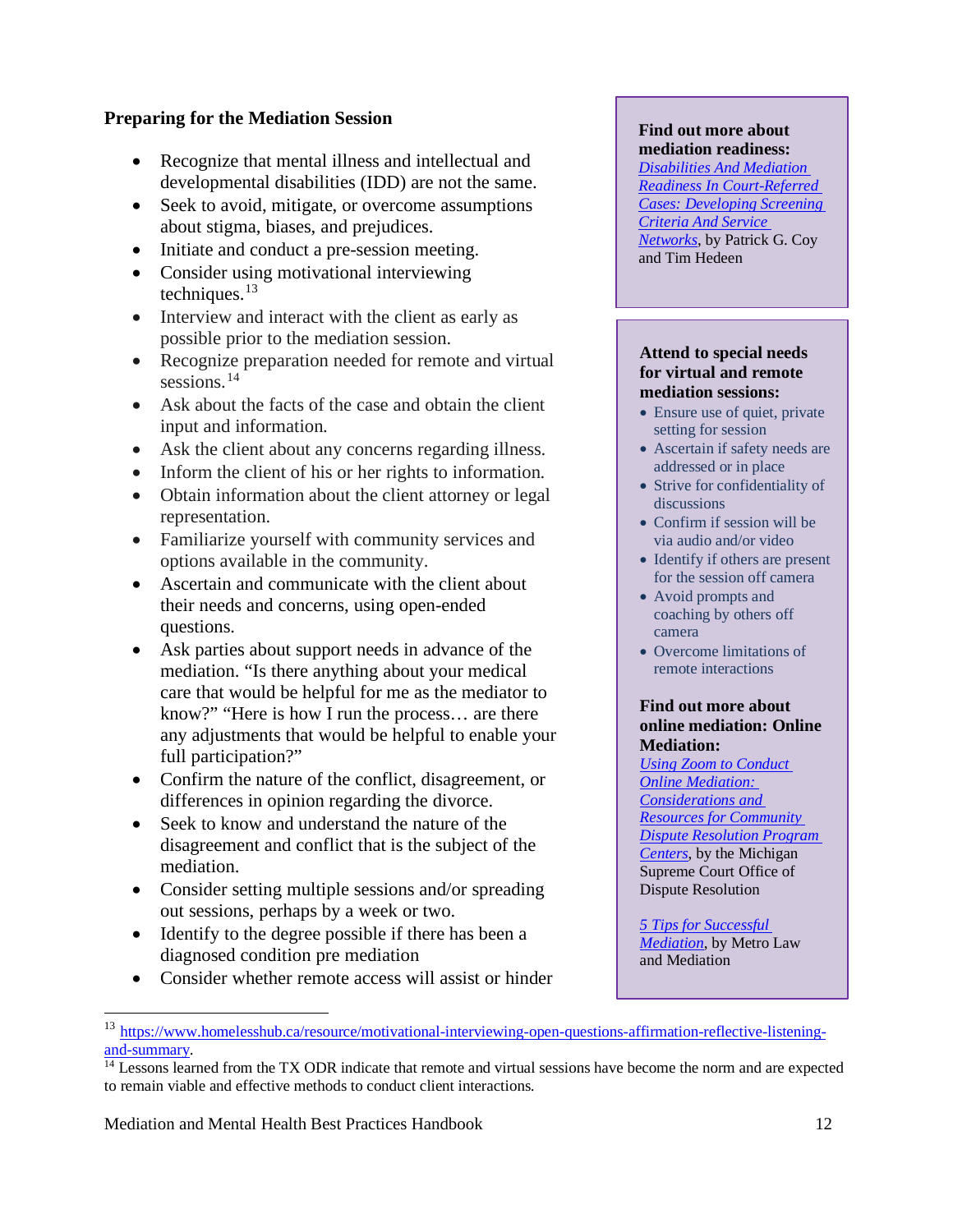the mediation.

- Remember that the client may not understand legal language, acronyms, or jargon. Work to avoid or explain them.
- Recognize if the client is unable to focus on tasks or interaction pre-mediation
- Talk to the party prior to the mediation and identify possible accommodations that the party may seek.
- Consider accessing any additional resources or support persons that may assist.
- Consider appropriate ADA accommodations.
- Consider whether the person wants a support person or support animal present.
- Consider communicating with the individual in advance, to have them communicate to their legal counsel to communicate to the mediator.
- Honor confidentialities.





# <span id="page-12-0"></span>**Practices During the Mediation Session**

- Create a calm and nurturing environment.
- Communicate with quiet and unrushed voice and tone.
- Use open-ended questions and check understanding, using the "OARS" technique.<sup>[15](#page-12-1)</sup>
- Set boundaries.
- Summarize key points during the mediation.
- Be concise in comments and questions.
- Invite questions about what was stated ("did I miss anything?" "is this accurate?).
- Conclude the session with a summary of the next steps ("let me summarize where we are at this point." "let's confirm…").
- Consider physical layout, seating positions and use space in a way comfortable for the client. Avoid restricting the client's movements.

<span id="page-12-1"></span><sup>&</sup>lt;sup>15</sup> OARS signifies the use of open questions, affirmations and repetition, reflexive listening, and summarizing what was stated.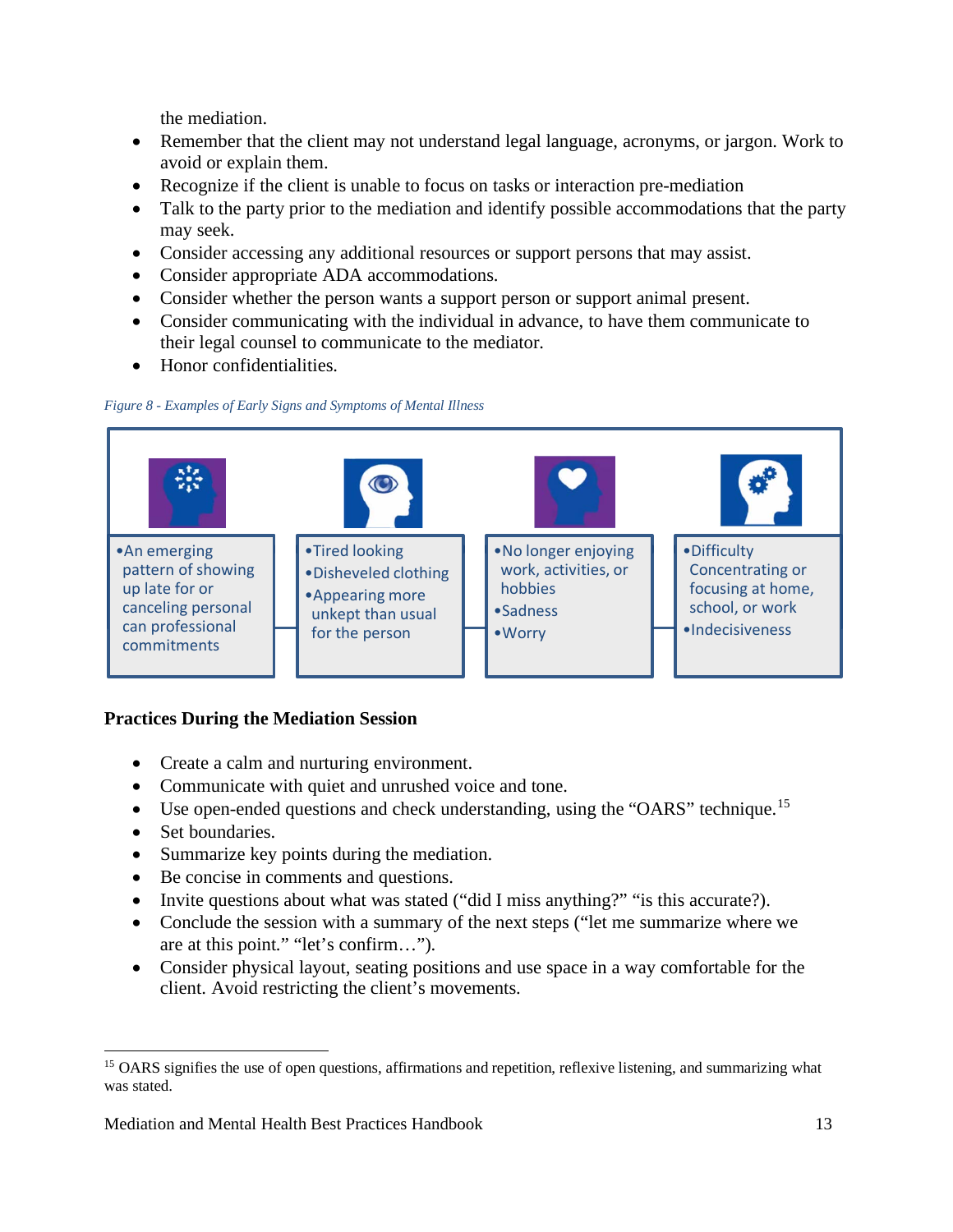- Be strategic in seating arrangements.
- Be aware of the parties becoming aggravated or agitated and give them the opportunity to take a break.
- Recognize if the client is indicating withdrawal and social isolation.
- Establish the rule that parties will not talk over each other. Be careful with your own tendency to speak over parties to "move things along."
- Establish a speech about respecting everyone's views.
- Communicate to the other side if the person's condition has been made known. (Example, if someone has requested a support person).
- Work with support personnel to identify conditions that may be difficult. Example, antidepressant timing that may make a morning mediation unworkable.
- Use individual caucusing or shuttle mediation with the parties seated in different locations with the mediator visiting each location separately.
- Remember the client may be experiencing confusion, disorientation, impairment in thought, perception of reality, emotions, or judgement, and may exhibit disturbed behavior or anxiety.
- Be cautious regarding sensitive behavioral health related content.
- Honor confidentialities. Identify any exceptions to confidentiality requirements.

#### <span id="page-13-0"></span>**De-Escalation and Engagement Techniques and Practices**

- Speak slowly, confidently but gently and with caring tone.
- Avoid arguing and raising voice.
- Use positive works.
- Pause if necessary.
- Take breaks if needed.
- Recognize when emotions get heightened.
- Use open communication techniques.
- Seek a non-adversarial interaction.
- Seek other services and support systems if needed.
- Work with the attorney or support person present.
- Facilitate seeking help or support for the individual, if concerns exist about the person being a danger to self or others.
- Consider taking a break, or offer to return another day, if someone is not understanding, or is unwilling to engage further.
- Work with a carefully selected, and agreed upon, support person present.

Mediation and Mental Health Best Practices Handbook 14



# **Find out more about the role of mental health professionals**

*[The Varying Roles of](https://www.mediate.com/articles/VirkR5.cfm)  [the Mental Health](https://www.mediate.com/articles/VirkR5.cfm)  [Professional in](https://www.mediate.com/articles/VirkR5.cfm)  [Divorce](https://www.mediate.com/articles/VirkR5.cfm)*, by Rachel Virk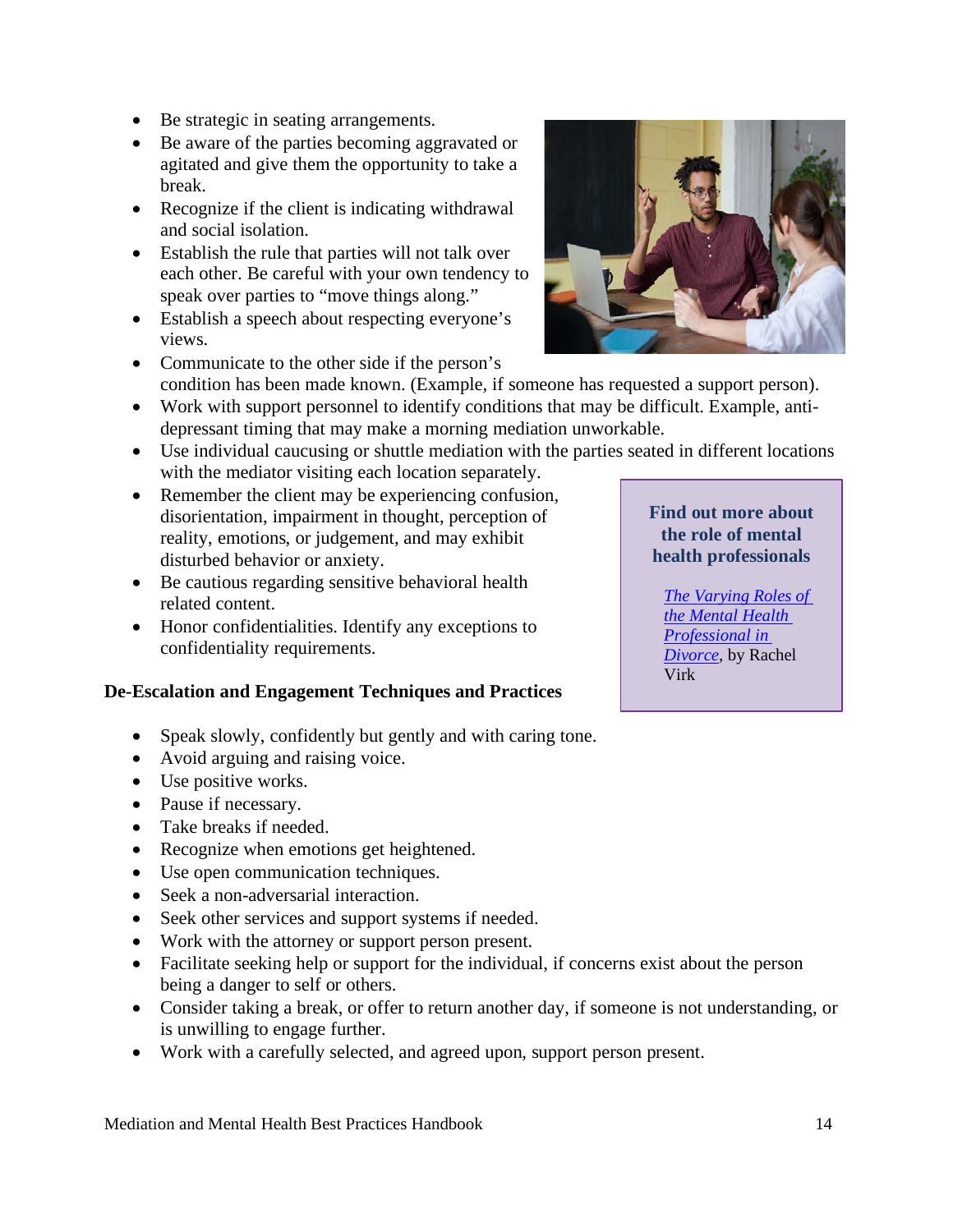#### *Figure 9 - Examples of Worsening Signs and Symptoms*



*Figure 10 - Example Techniques to Respond to De-Escalate*



#### **Other Considerations**

- Learn to recognize and identify signs and symptoms of a potential mental health disorder.
- Recognize that "high functioning" individuals may be able to or attempt to mask symptoms.
- Pay attention to client ability or inability to focus on the discussion or on tasks, remember things, and pay attention.
- Be attentive to levels of anxiety that may appear.
- Consider cultural differences and preferences and tailor interactions (including language and physical space) based upon the need.
- Remember to practice mediator "self management" practices.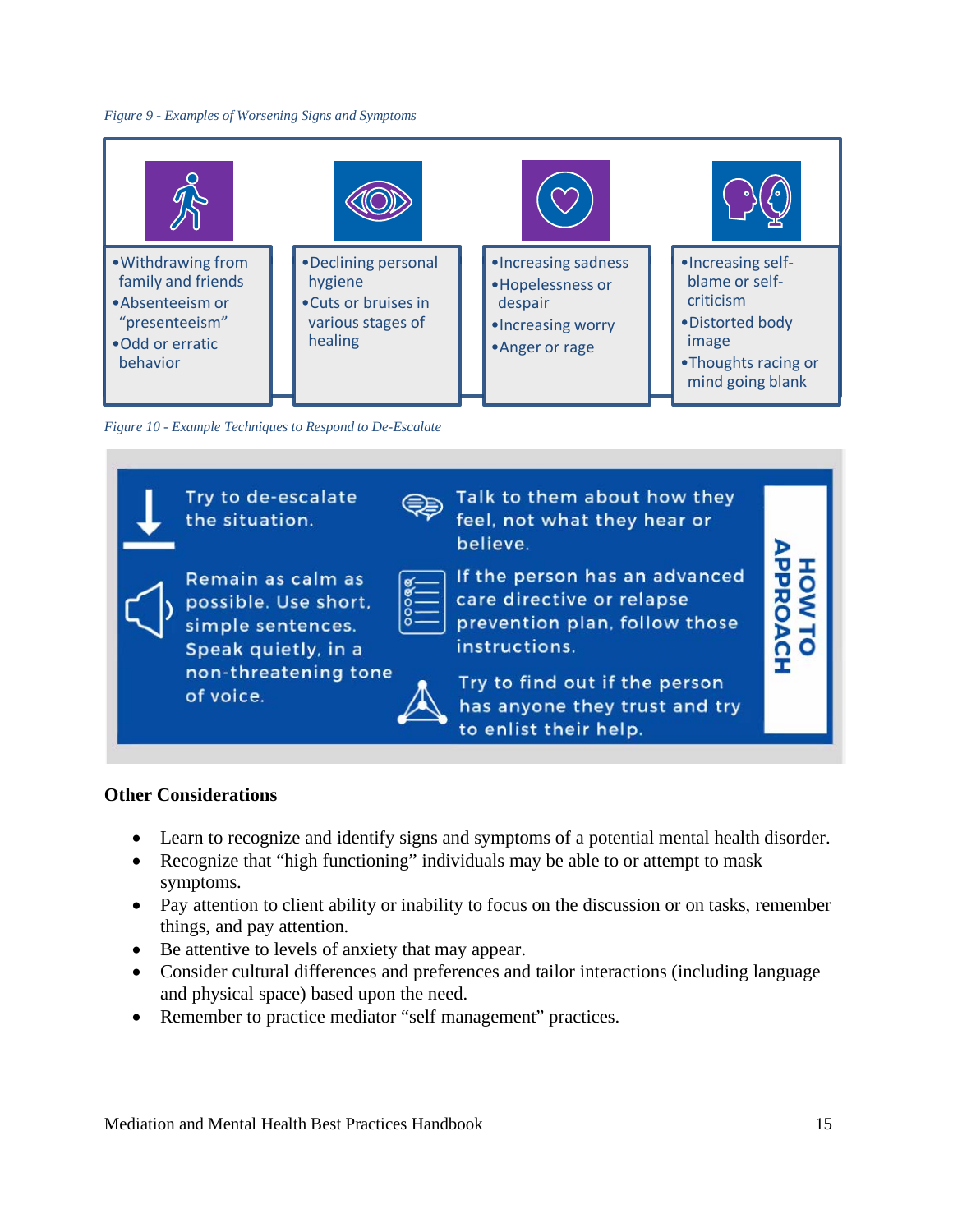

# <span id="page-15-0"></span>**Mediation as a Service within Caseflow Processes**

Some jurisdictions have criminal diversion programs, offered as a service or tool to assist in the case conclusion. [16](#page-15-1) Some courts use mediation, settlement conferences, or arbitration in civil cases likewise with the end goal of narrowing or resolving issues in dispute so that the case can move closer to the final court order. In family court cases, mediation has provided a tool to support settlement or narrowing of contested or disputed topics, and assist in moving the case to final adjudication.

Mediation processes occur within the overall continuum of caseflow processes or caseflow management. A simplified illustration of a mediation-based process is charted below. It illustrates where the mediation process occurs within the case processing flow.

<span id="page-15-1"></span><sup>&</sup>lt;sup>16</sup> In fact, the TX ODR offers mediation services for criminal cases, reinforcing the breadth of mediation services available to assist in case resolution.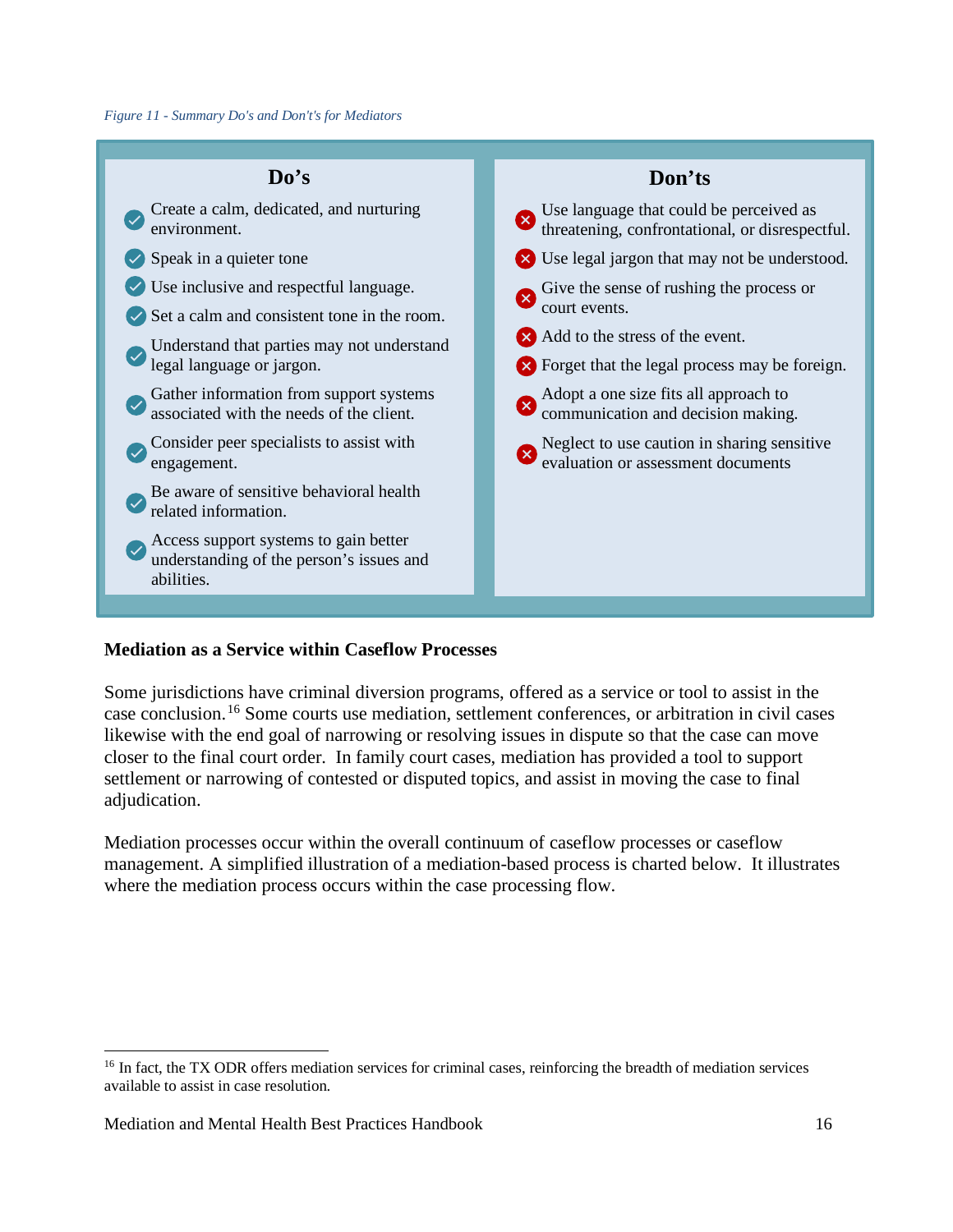



Mediators can effectively leverage their function if they know and see their role as a discreet technique authorized by the Court. In that regard, mediators and mediation services:

- Provide specialized services at Court order, request, or in compliance with court policies,
- Activities represent a caseflow management technique offered for family court cases,
- Provide an important form of alternative dispute resolution, and
- Processes are specifically deployed to facilitate the case moving from issues in dispute or contest to final conclusion, thus helping the Court serve its purpose of providing access and case resolution.



#### *Figure 13 - Mediator Best Practices*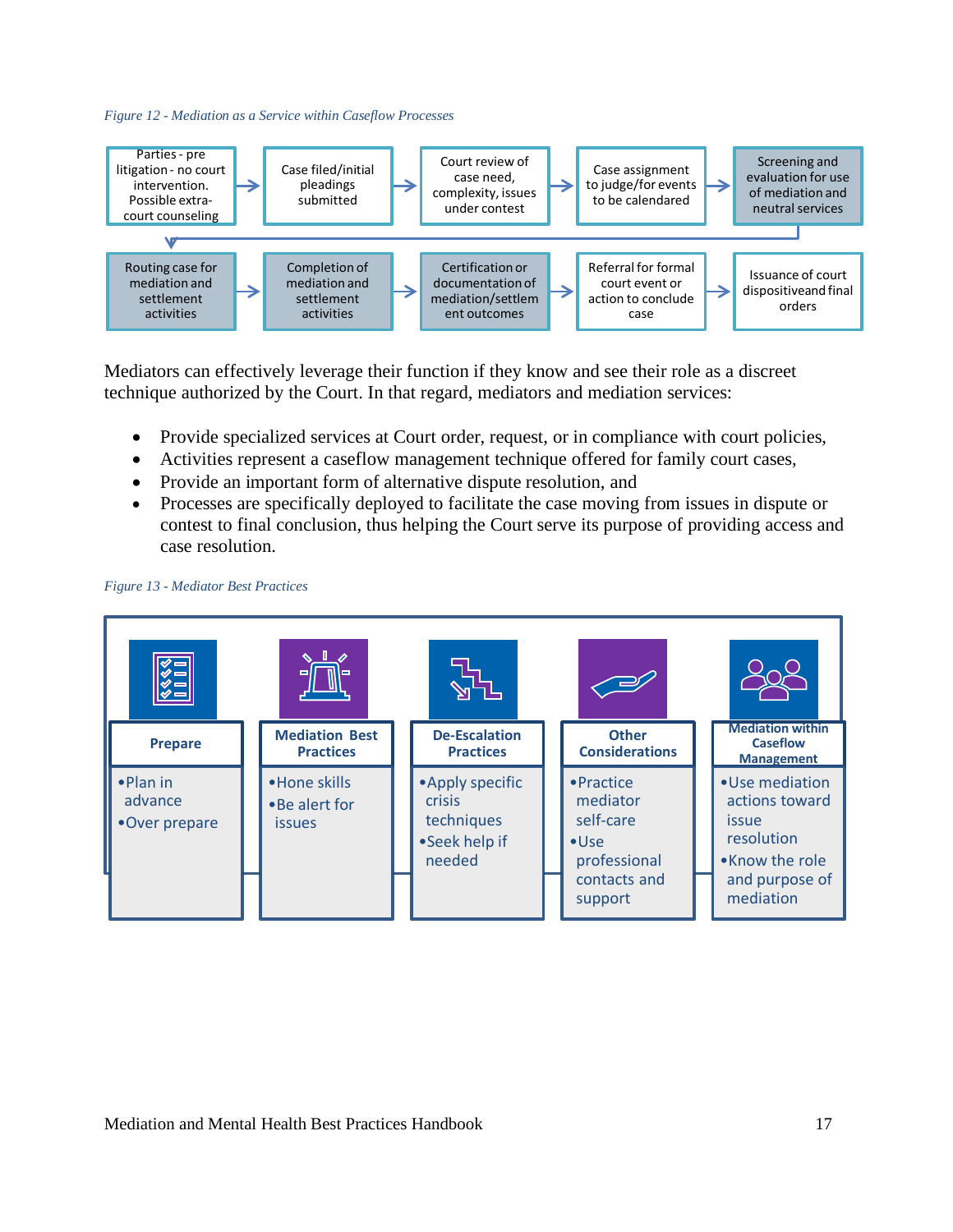# **Points for Consideration**

- How should a mediator become informed, in advance, if one or both of the parties has a mental illness?
- Is it feasible to evaluate in advance if the client is able to make rational decisions about their case?
- How can a mediator prepare if there is no information available in advance?
- What is the role of court screening prior to referral to mediation?
- What are the implications and influences with the client with mental illness if virtual proceedings are to be used, and what protocols are appropriate to manage virtual interactions?

# <span id="page-17-0"></span>**III. Court Specific Issues**

A few court specific issues or practices are worth mentioning. They include: the pandemic impacts on court operations; remote access to court services and dispute resolution steps; and use of new platforms such as Zoom, Microsoft Teams, GoToMeeting, or Cisco WebEx for official court events. Each of these have potential ramifications for mediation interactions and services. While remote platforms may allow parties to participate from known surroundings, contributing to a sense of comfort, they may not allow the mediator or decision-maker to perceive possible risk, such as a party being coached or coerced by another party.

#### <span id="page-17-1"></span>**Pandemic Impacts**

The presence of COVID19 has created after-effects that may play out in party interactions with the court. Among the aftereffects – increased stress, worry, and general anxiety about life.

- COVID19 effects may be amplified for parties experiencing mental health issues.
- Service access during the pandemic may have been moved from in person to reduced or eliminated contact, either of which may create frustration or concern, and a desire to have or avoid having interpersonal contact.



- Remote Access to
- Court Services
- Event Participation via Remote Telephonic or Video Platforms
- Mediators may want to ensure their use of techniques do not further exacerbate concerns and challenges for parties.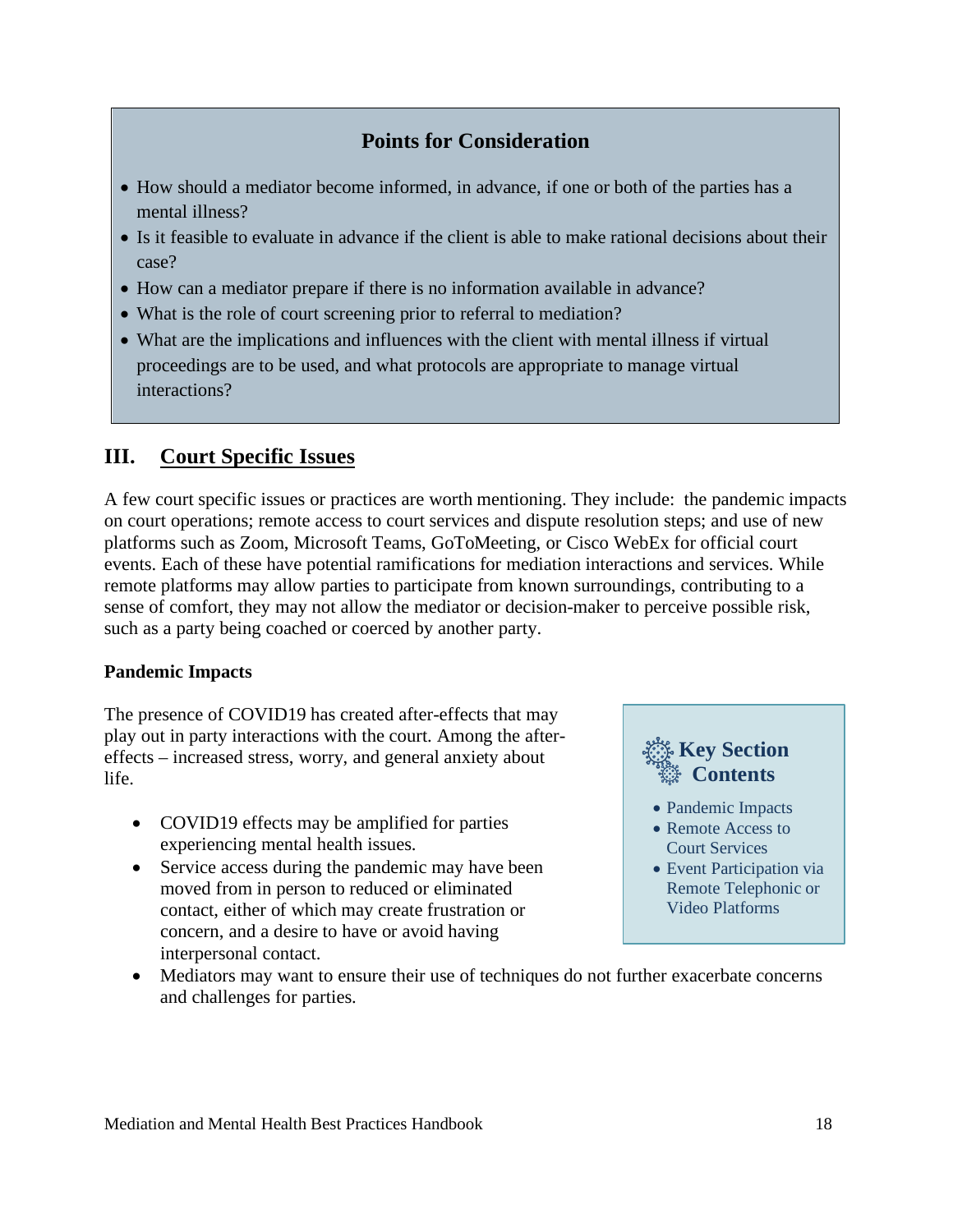# <span id="page-18-0"></span>**Remote Access to Court Services**

Implementation of remote access to court services via such practices as Court ODR have provided increased access for parties. Court ODR uses an online medium to resolve disputes via artificial intelligence algorithms and the use of tools and techniques without the presence of a judge or typical courtroom set up.<sup>17</sup> It has been validated to be an effective methodology for cases to be routed toward final resolution, and efficiently concluded. The process, however, may prove to be impersonal for some parties. A resulting premium may be placed on understanding what is expected and how to navigate the processes.

- Information, documents, and advisements are provided digitally.
- Different audio and video processes are used for interactions.
- Considerations should occur to determine party abilities to use technologies.
- Benefits include increased access, reduced costs, efficiency, safety, and user satisfaction.
- Ethical practices should be in place for accountability, confidentiality, impartiality, transparency, informing parties about their participation and the process, and proper security protocols.

# <span id="page-18-1"></span>**Event Participation Via Remote Video or Telephonic Platforms**

The pandemic has spurred courts to implement very different protocols to conduct formal court events. Those protocols have included different remote technologies such as Zoom, Microsoft Teams, or WebEx. Courts have utilized these to conduct hearings and even trials. These can be effective platforms to conduct mediation events. Remote attendance can increase access and reduce costs for parties. But much like the remote access for generic court services, these platforms may impart an impersonal feeling for parties who are already finding it difficult to engage for court events and expectations.

- Assume that return to the "old ways" will not be realistic.
- Consider how to manage challenges such as documentation access and review.
- Privacy considerations should be considered.
- Ensure and confirm party ability to use technology and choice of and access to the platform and mobile technologies.
- Determine party lack of or limited internet access and stability, including possible economic limitations of parties.
- Consider in person access for those having insufficient access or means for technology platforms.
- Consider in person access for complex cases or those cases with multiple parties, like grandparents or intervenors.
- Hybrid processes may be worth considering using in-person, telephonic, or virtual access depending on case complexity, numbers of parties and actual access available to the different technologies.

<span id="page-18-2"></span><sup>&</sup>lt;sup>17</sup> National Center for State Courts, COSCA, and National Association for Court Management, Joint Technology Committee (JTC), Resource Bulletin, November 30, 2016.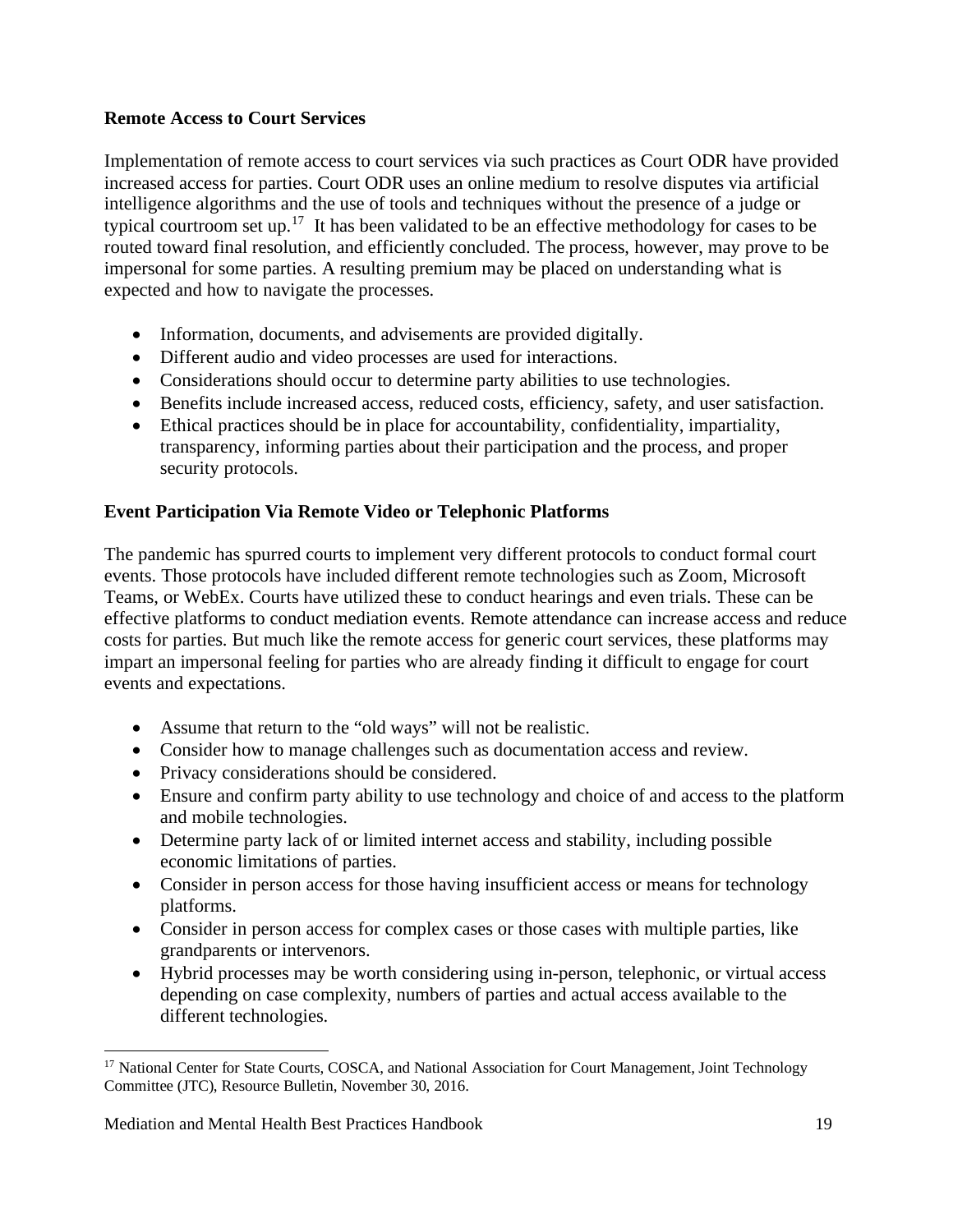# **Points for Consideration**

- Has the mediator recognized the potential impact of the pandemic on the client?
- If any remote interactions, including introductory meetings, will occur using virtual platforms, has the mediator evaluated its use and impact?
- To what degree has the mediation participant previously used remote and digital exchange of information and documents, and how effective was it?

# <span id="page-19-0"></span>**IV. Systemic Responses**

Interaction with and between systems can have beneficial results and responses. Three systems will be noted here: the concept of sequential intercept; handoffs between different areas of the justice system; and the importance of collaboration across groups and professionals.

# <span id="page-19-1"></span>**Sequential Intercept Model**

The concept of a sequential intercept model (SIM) details how individuals with mental and substance use disorders make contact and move through the criminal justice system.<sup>[18](#page-19-2)</sup> Within the model, resources, stages, services, and gaps are identified. The intent is to identify where systems, resources,

**Key Section Contents**

- Sequential Intercept Model
- System Handoffs
- Collaboration with Mental Health Providers and Professionals

services, and professionals can anticipate, establish, and provide support or services early on (sometimes referred to as "upstream"), and work together to serve the litigant need.

When applying the SIM concept to individuals encountering mediation services, information about areas of collaboration and communication may be revealed and mapping phases in the court process can appear. These will facilitate options for diversion, alternatives, and services, and resources can be identified. An example of SIM in the criminal area is noted below. The SIM also has been applied in child and family contexts. Here, it illustrates a system mapping, and how the mapping can be used to identify points where courts can provide services for families before court intervention intensifies. As identified above, it is the exception, not the rule, that courts are equipped to respond to parties experiencing mental health issues. The SIM approach can be used to help address system deficiencies.

<span id="page-19-2"></span><sup>18</sup> See [https://www.samhsa.gov/criminal-juvenile-justice/sim-overview.](https://www.samhsa.gov/criminal-juvenile-justice/sim-overview)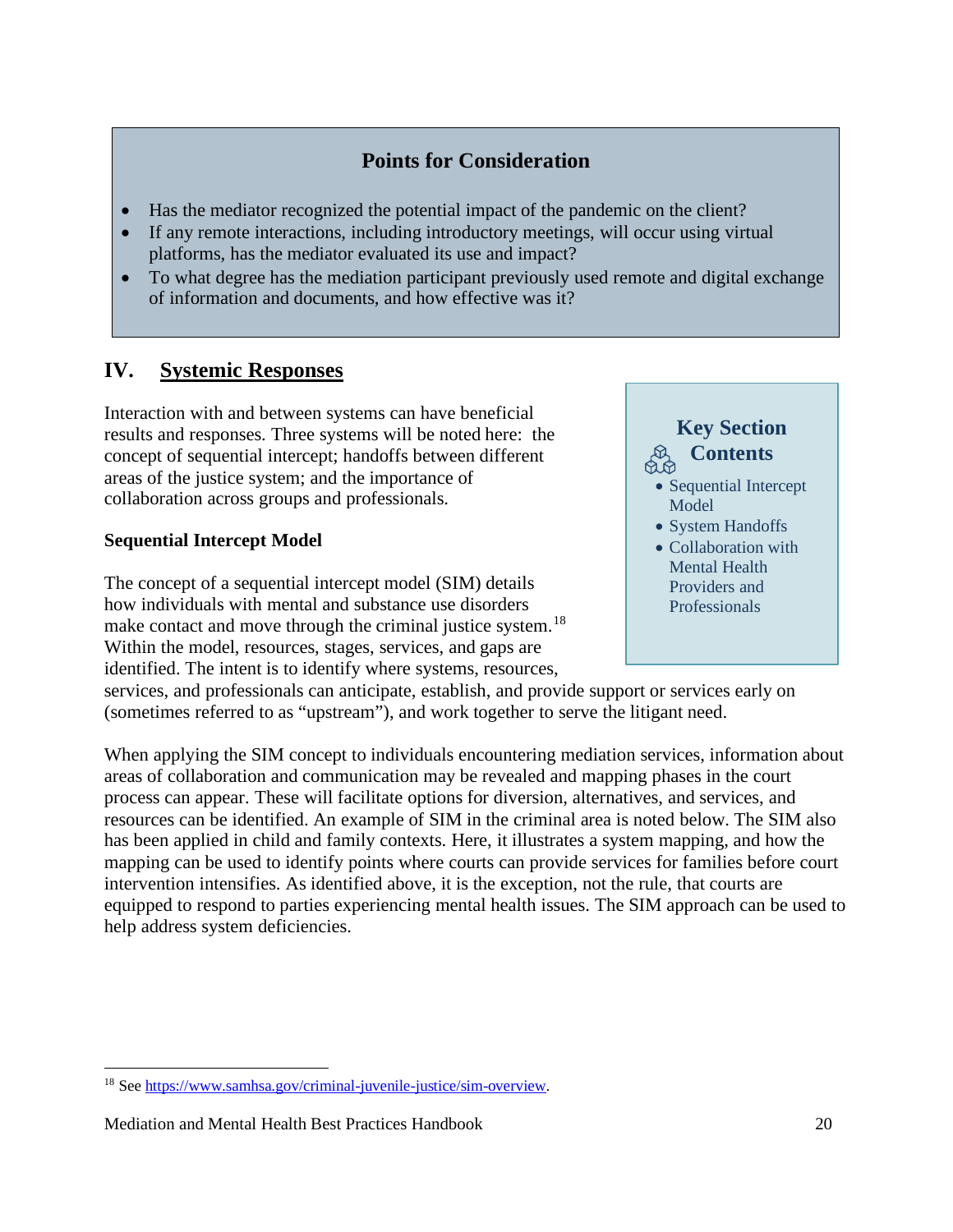#### *Figure 14 - Criminal Example of Sequential Intercept*

| Collaboration                                                                | <b>Law Enforcement</b><br><b>Hospitals</b><br><b>Local Mental Health Authorities</b><br><b>Local Intellectual and Developmental Disability Authorities</b><br><b>Judges/ Prosecutors/ Criminal Defense Attorneys</b><br><b>Child Protective Services</b>                                                                                                                                                                                                                                                                                                                       |
|------------------------------------------------------------------------------|--------------------------------------------------------------------------------------------------------------------------------------------------------------------------------------------------------------------------------------------------------------------------------------------------------------------------------------------------------------------------------------------------------------------------------------------------------------------------------------------------------------------------------------------------------------------------------|
| <b>Resource Mapping</b><br><b>Using Sequential</b><br><b>Intercept Model</b> | Intercept 0<br>Intercept 1<br>Intercept 2<br>Intercept 3<br>Intercept 4<br>Intercept 5<br><b>Community Services</b><br>Law Enforcement<br>Initial Detention/<br>Jails/Courts<br><b>Community Corrections</b><br>Reentry<br><b>Initial Court Hearings</b><br><b>Crisis Lines</b><br><b>Specialty Court</b><br>COMMUNITY<br><b>COMMUNIT</b><br>911<br>Prison<br>Parole<br>Reentry<br>Crisis Care<br>Continuum<br>First<br>Dispositional<br>Initial<br><b>Local Law</b><br>Court<br>Court<br><b>Detention</b><br><b>Enforcement</b><br>Appearance<br>Probation<br>Jail<br>Reentry |
| <b>Resources</b>                                                             | @ 2016 Policy Research Associates, Inc.<br>Texas Invenite Mental Health<br>D<br>Texas Mental Health and Intellectual<br>and tritellectual and<br>Developmental Disabilities Law<br>and Developmental Disabilities Law<br><b>Bench Book</b><br><b>Bench Book</b>                                                                                                                                                                                                                                                                                                                |

#### <span id="page-20-0"></span>**System Handoffs**

In considering family court cases and mediation with parties experiencing mental wellness concerns, a modified sequential intercept model might appear as noted below. It includes targeted collaboration partners or stakeholders, case mapping from pre-court filing through final order, and notes possible resources that can be considered.



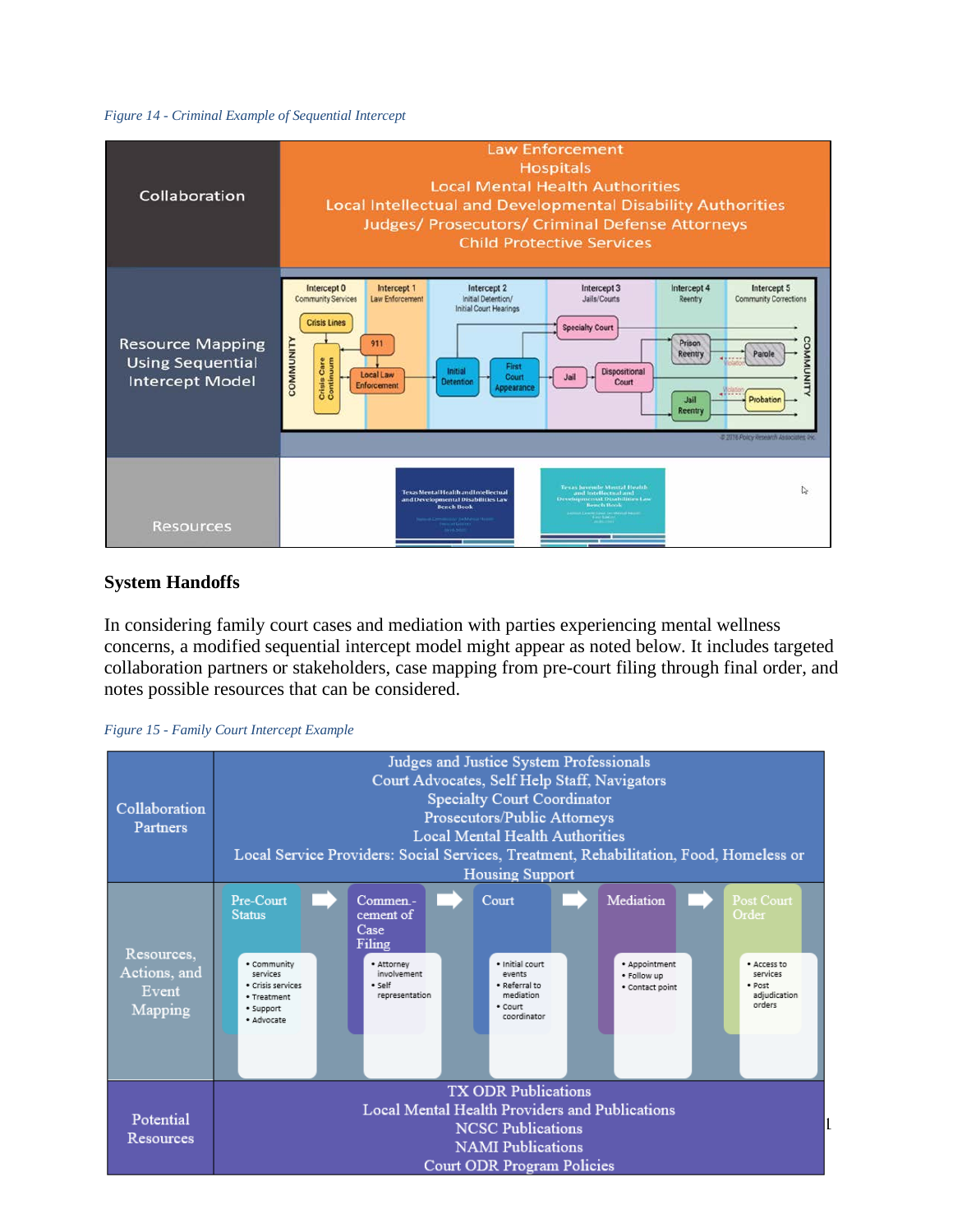# **Points for Consideration**

- What restrictions of confidentiality come into play as a mediator for providing unequaled assistance to both parties?
- If mental illness is identified, confidentiality may be breached.
- What can the justice system do to address the over-representation?
- Is there need for a true restorative justice system to divert cases from the courts altogether?
- Are addiction/substance use disorders included in the definition of mental illness and intellectual developmental disabilities?

## <span id="page-21-0"></span>**Collaboration with Mental Health Providers and Professionals**

Collaboration with mental health professionals may take a variety of forms. Important ones to note include: being proactive and aware of providers for information and expertise sharing; having relationships in place prior to seeking or needing assistance in a crisis; and making use of mediation experts and service providers for program improvement and enhancement.

## *Proactive and Interactive Collaboration*

Court ordered mediators may want to create their list of local providers, professionals, organizations, associations, and services with whom to create and maintain contact. These contacts can come in handy for:

- Sharing insights on effective processes within the court environment and protocols,
- Exchanging information about other services and providers in the area, and
- Confirming those individuals and organizations with which to maintain communication.

#### *Collaboration and Assistance During a Crisis*

If a mediator has established communication and collaboration as noted above, in circumstances when the mediator may need help or support, the communication channels can come in handy when the mediator is seeking new insights or feedback. Best practices indicate that it is better to have contact established prior to the challenge, to avoid introducing the collaboration in the midst of a problem. The contacts can be useful for:

- Providing a sounding board to deal with a troubling client situation (within appropriate limits for sharing or disclosing confidential information about the clients or case),
- Offering professional support or feedback on mediator knowledge, skills, and abilities, and
- Access to other services and viewpoints to frame or address the concern or challenge.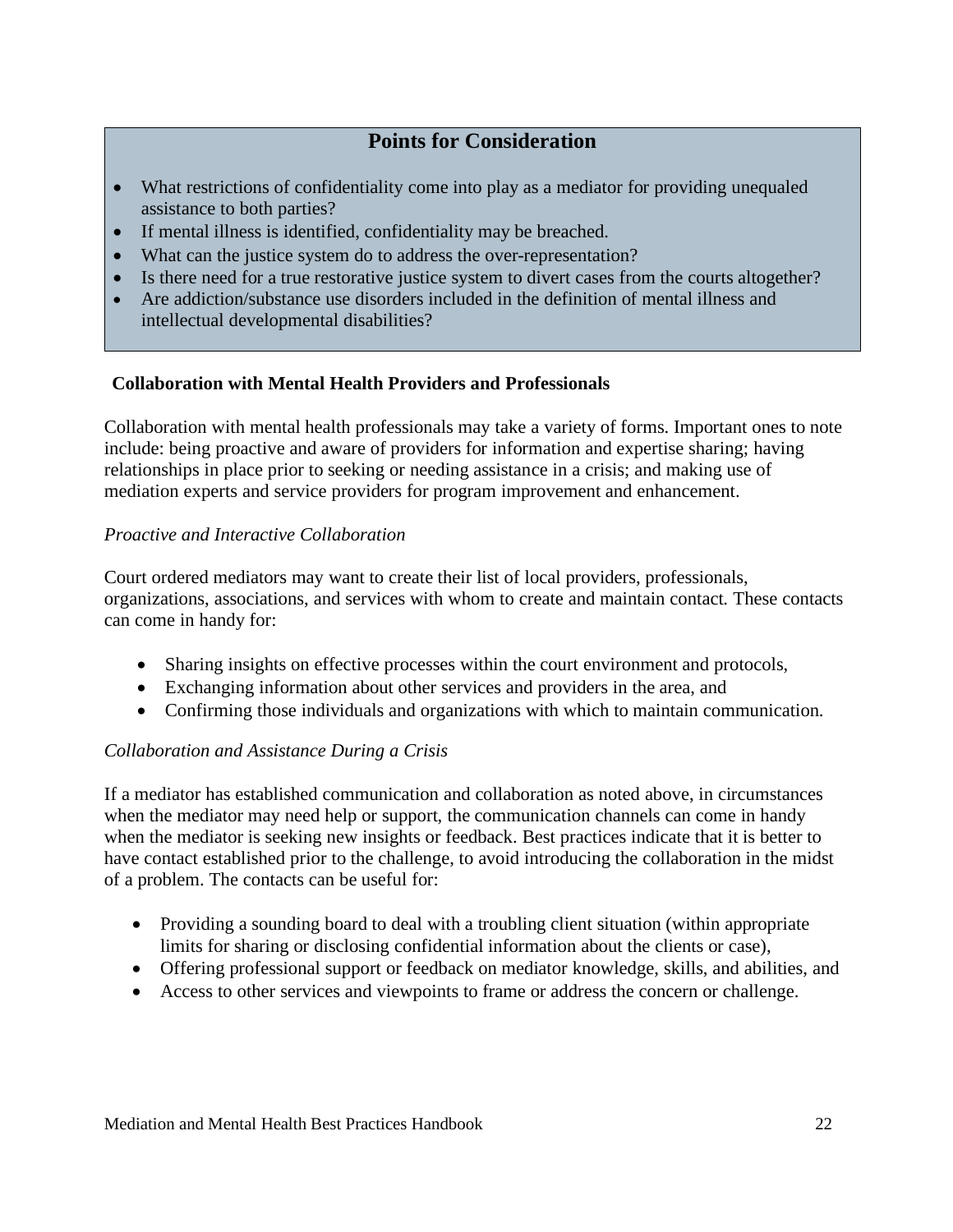# *Collaboration to Support Ongoing Program Improvement*

Additional collaboration targets should be to engage with local and regional professionals and organizations with the specific purpose of seeking input on program improvements. These targets can and should include:

- Interactions with other courts and court-sponsored mediation programs to share information about best practices, lessons learned, and resources to the degree possible,
- Seeking input and contributions from these colleagues about program use, effectiveness, and areas for further attention.

# **Points for Consideration**

- In what areas can a mediator make outreach and contact for professional interactions?
- Are there any areas in which the mediator should make specific focus to engage with others?
- Which topics and areas are good ones on which to share information, practices and seek improvement suggestions?

# <span id="page-22-0"></span>**V. National Efforts**

The NCSC has identified the importance of promoting well-being in family court cases, so much so that a task force has been created to address the "intersection" of domestic relations, domestic violence, and behavioral health.[19](#page-22-1) Desired outcomes of the task force include:

- Promotion of and support for the well-being of families;
- Utilization of trauma informed practices with recognition of the presence of trauma for individuals and resulting impacts on actions and behavior; and
- Establishment of these elements (well-being and trauma informed) as part of the case outcome.

These same objectives should be present when mediation and mental health concerns intersect, to seek family well-being, use sensitive and trauma responsive actions, and ensure that the ultimate case resolution includes attention to well-being.

The Conference of Chief Justices (CCJ) has affirmed the practice of principles for the administration of justice in family court cases. Among the guiding principles:<sup>[20](#page-22-2)</sup>

• Principle 1 – Direct an Approach that Focuses on Problem Solving

<span id="page-22-2"></span><span id="page-22-1"></span><sup>19</sup> <https://www.ncsc.org/services-and-experts/areas-of-expertise/children-and-families/fji-update/well-being> and [https://www.ncsc.org/\\_\\_data/assets/pdf\\_file/0034/66976/Well-Being-Charter-Statement-Revised-July-2021.pdf](https://www.ncsc.org/__data/assets/pdf_file/0034/66976/Well-Being-Charter-Statement-Revised-July-2021.pdf) <sup>20</sup> https://www.ncsc.org/ data/assets/pdf\_file/0021/19362/resolution-3-fji-resolution-final-resolution-02-11-19.pdf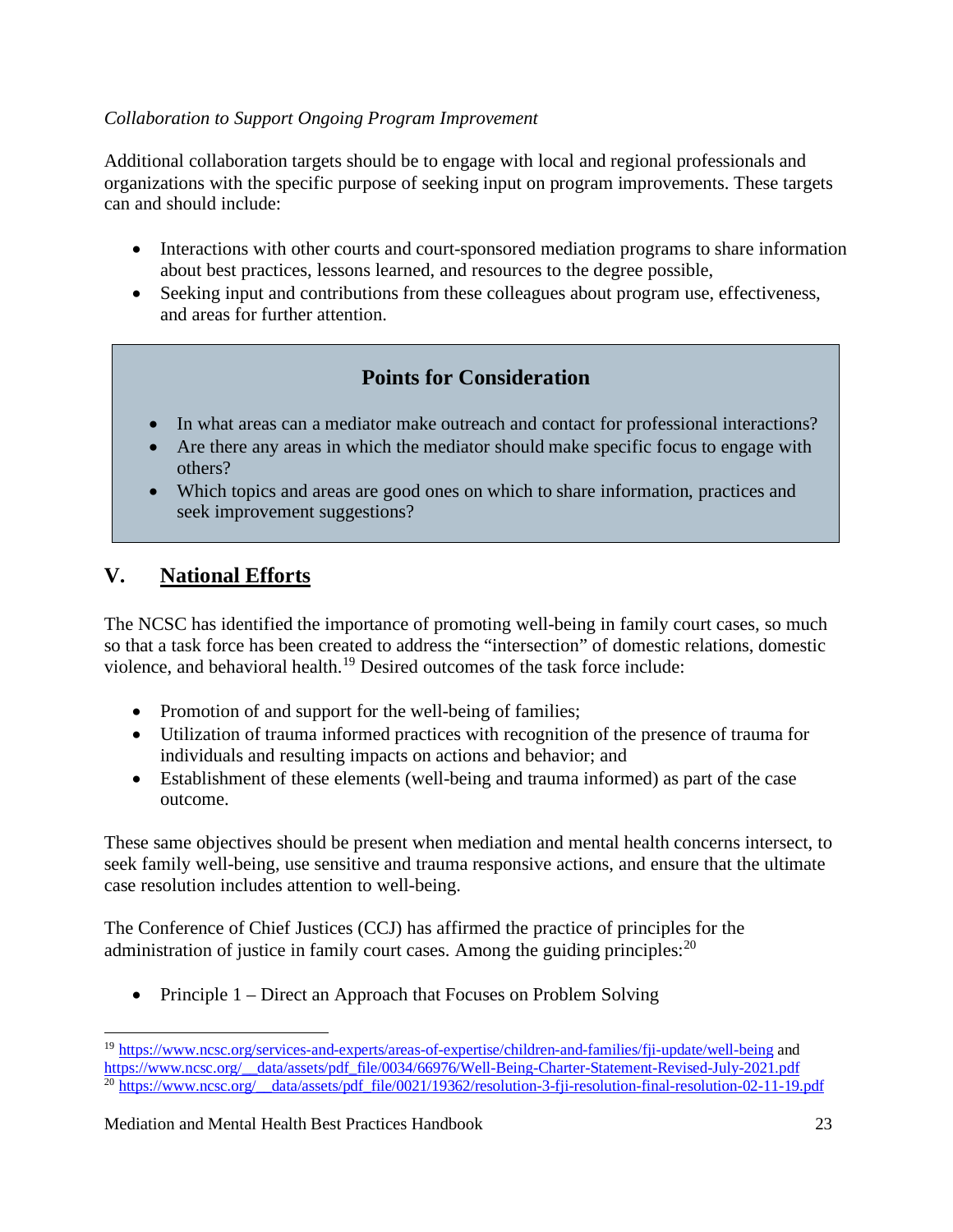- Principle 2 Involve and Empower Parties
- Principle 3 Courts are Safety and Trauma-Responsive
- Principle 10 Identify and Strengthen Community Partnerships

In addition to these court-based initiatives, other organizations promote the attention to mental well-being:

- Local Mental Health Authorities
- The National Alliance on Mental Illness, which may also offer local chapter activities.<sup>[21](#page-23-0)</sup>



<span id="page-23-0"></span><sup>&</sup>lt;sup>21</sup> <https://nami.org/Home>.

Mediation and Mental Health Best Practices Handbook 24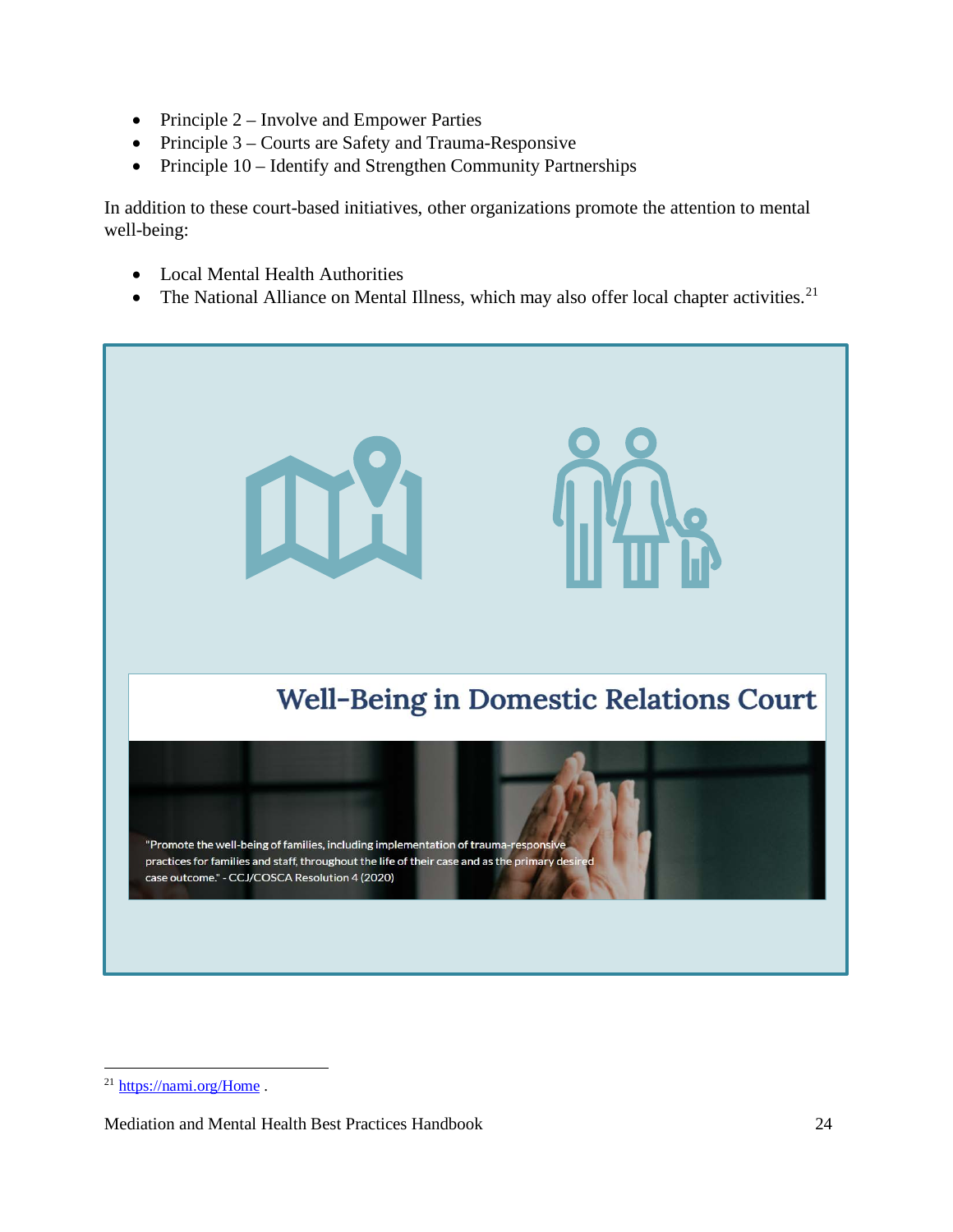# <span id="page-24-0"></span>**VI. Resources**

<span id="page-24-1"></span>Terms and Terminology

Specialty Court Coordinator – a court or government position with express responsibility for managing certain types of court cases, typically assigned to a specfic court calendar, based upon case type, case status, or case need.

- NAMI National Alliance on Mental Illness: https[://nami.org/Home](https://nami.org/Home)
- NAMI Texas: <https://namitexas.org/>
- JCMH Texas Judicial Commission on Mental Health: <http://texasjcmh.gov/>
- AOT Assisted Outpati[ent](https://www.starcarelubbock.org/) Treatment
- StarCare Specialty Health System: <https://www.starcarelubbock.org/>
- <span id="page-24-2"></span>• IDD – Intellectual and developmental disabilities

## Suggested Resources

- National Center for State Courts: Promoting Well [Being in Domestic](https://www.ncsc.org/services-and-experts/areas-of-expertise/children-and-families/fji-update/well-being) Relations Court
- NAMI Texas Guide by Brian Shannon: [Shannon NAMI Texas Guide 6th ed Fall 2019](https://3394qh4fg22b3jpwm94480xg-wpengine.netdna-ssl.com/wp-content/uploads/sites/12/2019/10/Shannon-6th-Edition-Oct-2019-for-NAMI-Texas-website.pdf)
- https://www.texasappleseed.org/sites/default/files/Mental Health Handbook Printed2015. pdf
- [https://www.mediate.com/articles/RutterMbl20140603](https://www.mediate.com/articles/BersteinDhead.cfm).cfm
- [https://www.mediate.com/articles/BersteinDhead](https://www.mediate.com/articles/ClearyJ2.cfm).cfm
- [https://www.mediate.com/articles/ClearyJ2.cfm](https://www.mediate.com/articles/cohed1.cfm)
- [https://www.mediate.com/articles/cohed1.cfm](https://www.mediate.com/articles/VirkR5.cfm)
- <https://www.mediate.com/articles/VirkR5.cfm>



- Texas Juvenile Mental Health and Intellectual and Developmental Disabilities Law Bench Book: <http://texasjcmh.gov/media/2088/2021-juvenile-bench-book-final.pdf>
- Texas Mental Health and Intellectual [and Developmental](http://texasjcmh.gov/media/2087/jcmh-adult-bench-book-3rd-ed-final-print.pdf) Disabilities Law Bench Book: http://texasjcmh.gov/media/2087/jcmh-adult-bench-book-3rd-ed-final-print.pdf

Mediation and Mental Health Best Practices Handbook 25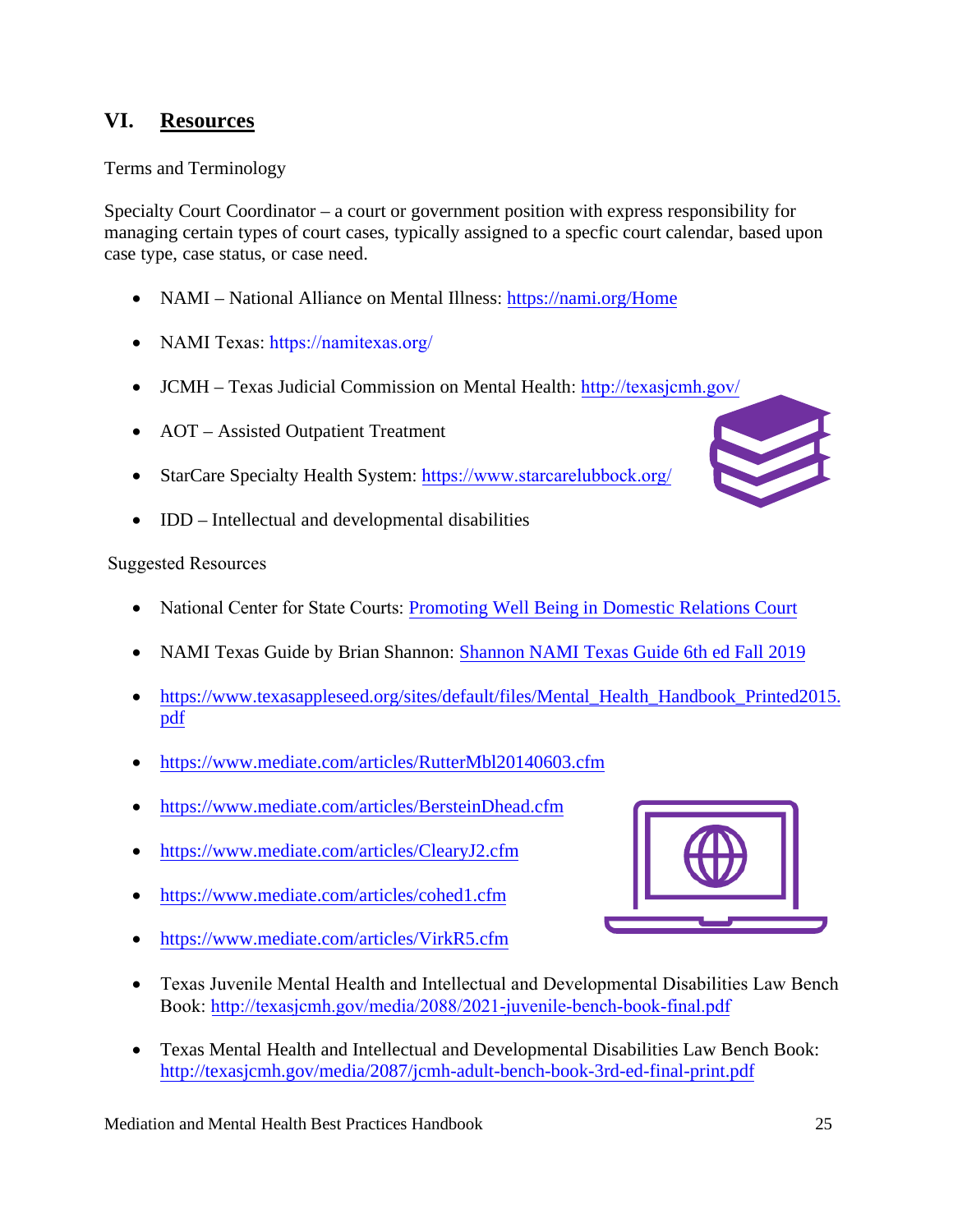## <span id="page-25-0"></span>**Checklists**

- $\Box$  Recognize that mental illness and intellectual and developmental disabilities (IDD) are not the same.
- □ Seek to avoid, mitigate, or overcome assumptions about stigma, biases, and prejudices.
- $\Box$  Initiate and conduct a pre-session meeting.
- $\Box$  Consider using motivational interviewing techniques.<sup>[22](#page-25-1)</sup>
- $\Box$  Interview and interact with the client as early as possible prior to the mediation session.
- $\Box$  Ask about the facts of the case and obtain the client input and information.
- $\Box$  Ask the client about any concerns regarding illness.
- $\Box$  Inform the client of his or her rights to information.
- $\Box$  Obtain information about the client attorney or legal representation.
- $\Box$  Familiarize yourself with community services and options available in the community.
- $\Box$  Ascertain and communicate with the client about their needs and concerns, using openended questions.
- $\Box$  Ask parties about support needs in advance of the mediation ("is there anything about your medical care that would be helpful for me as the mediator to know?" "here is how I run the process… are there any adjustments that would be helpful to enable your full participation?").
- $\Box$  Confirm the nature of the conflict, disagreement, or differences in opinion regarding the divorce.
- $\Box$  Seek to know and understand the nature of the disagreement and conflict that is the subject of the mediation.
- $\Box$  Consider setting multiple sessions and/or spreading out sessions, perhaps by a week or two.
- $\Box$  Identify to the degree possible if there has been a diagnosed condition pre mediation
- $\Box$  Consider whether remote access will assist or hinder the mediation.
- $\Box$  Remember that the client may not understand legal language, acronyms, or jargon. Work to avoid or explain them.
- $\Box$  Recognize if the client is unable to focus on tasks or interaction pre-mediation
- $\Box$  Talk to the party prior to the mediation and identify possible accommodations that the party may seek.
- $\Box$  Consider accessing any additional resources or support persons that may assist.
- □ Consider appropriate ADA accommodations.
- $\Box$  Consider whether the person wants a support person or support animal present.
- $\Box$  Consider communicating with the individual in advance, to have them communicate to their legal counsel to communicate to the mediator.
- $\Box$  Honor confidentialities.



<span id="page-25-1"></span><sup>&</sup>lt;sup>22</sup> [https://www.homelesshub.ca/resource/motivational-interviewing-open-questions-affirmation-reflective-listening](https://www.homelesshub.ca/resource/motivational-interviewing-open-questions-affirmation-reflective-listening-and-summary)[and-summary.](https://www.homelesshub.ca/resource/motivational-interviewing-open-questions-affirmation-reflective-listening-and-summary)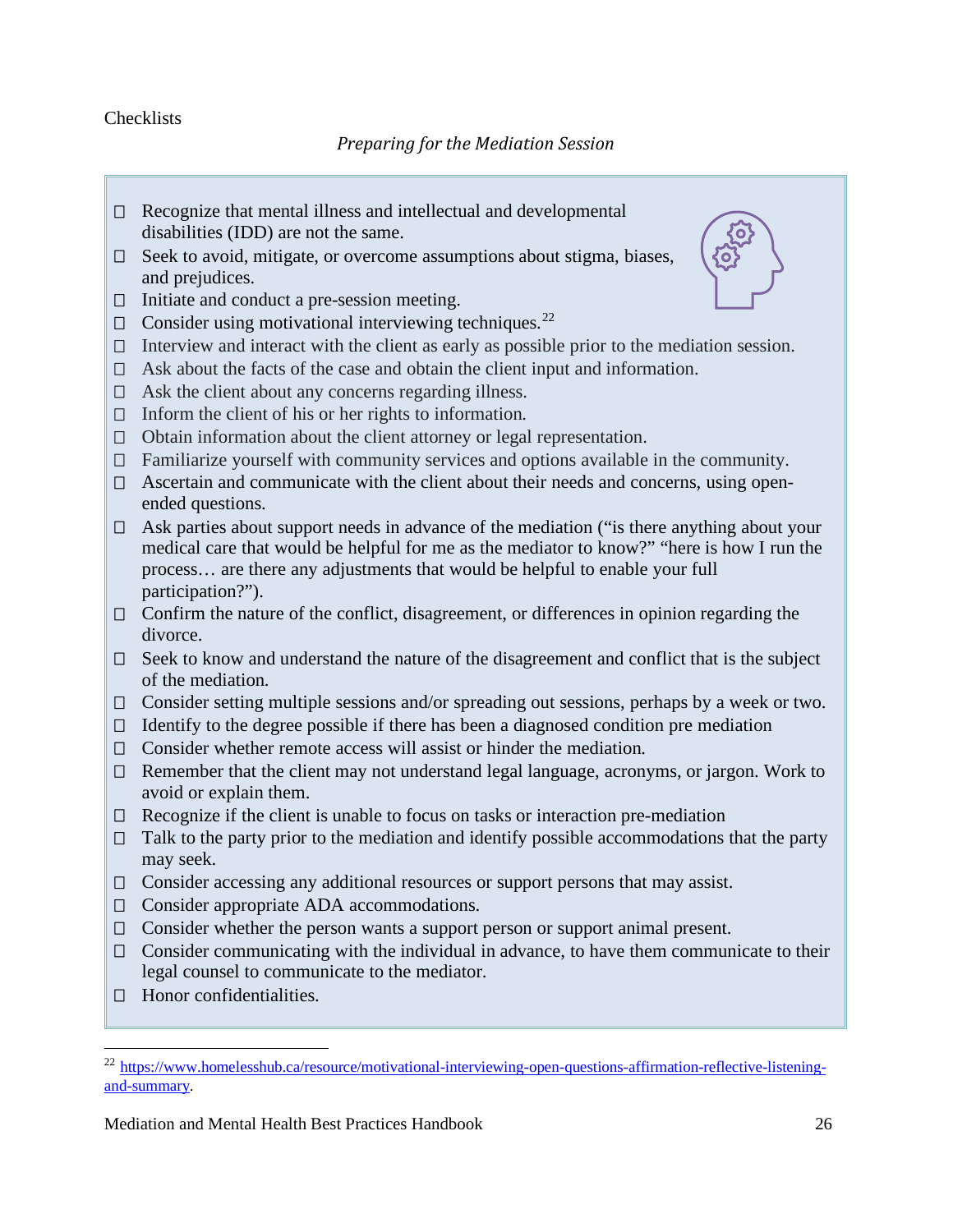- $\Box$  Create a calm and nurturing environment.
- $\Box$  Communicate with quiet and unrushed voice and tone.
- $\Box$  Use open-ended questions and check understanding, using the "OARS" technique. $^{23}$  $^{23}$  $^{23}$
- $\Box$  Set boundaries.
- $\Box$  Summarize key points during the mediation.
- $\Box$  Be concise in comments and questions.
- $\Box$  Invite questions about what was stated ("did I miss anything?" "is this accurate?).
- $\Box$  Conclude the session with a summary of the next steps ("let me summarize where we are at this point." "let's confirm…").
- $\Box$  Consider physical layout, seating positions and use space in a way comfortable for the client. Avoid restricting the client's movements.
- $\Box$  Be strategic in seating arrangements.
- $\Box$  Be aware of the parties becoming aggravated or agitated and give them the opportunity to take a break.
- $\Box$  Recognize if the client is indicating withdrawal and social isolation.
- $\Box$  Establish the rule that parties will not talk over each other. Be careful with your own tendency to speak over parties to "move things along."
- $\Box$  Establish a speech about respecting everyone's views.
- $\Box$  Communicate to the other side if the person's condition has been made known. (For example, if someone has requested a support person).
- $\Box$  Work with support personnel to identify conditions that may be difficult. (For example, antidepressant timing that may make a morning mediation unworkable).
- $\Box$  Use individual caucusing or shuttle mediation with the parties seated in different locations with the mediator visiting each location separately.
- $\Box$  Remember the client may be experiencing confusion, disorientation, impairment in thought, perception of reality, emotions, or judgement, and may exhibit disturbed behavior or anxiety.
- $\Box$  Be cautious regarding sensitive behavioral health related content.
- $\Box$  Honor confidentialities. Identify any exceptions to confidentiality requirements.



<span id="page-26-0"></span><sup>&</sup>lt;sup>23</sup> OARS signifies the use of open questions, affirmations and repetition, reflexive listening, and summarizing what was stated.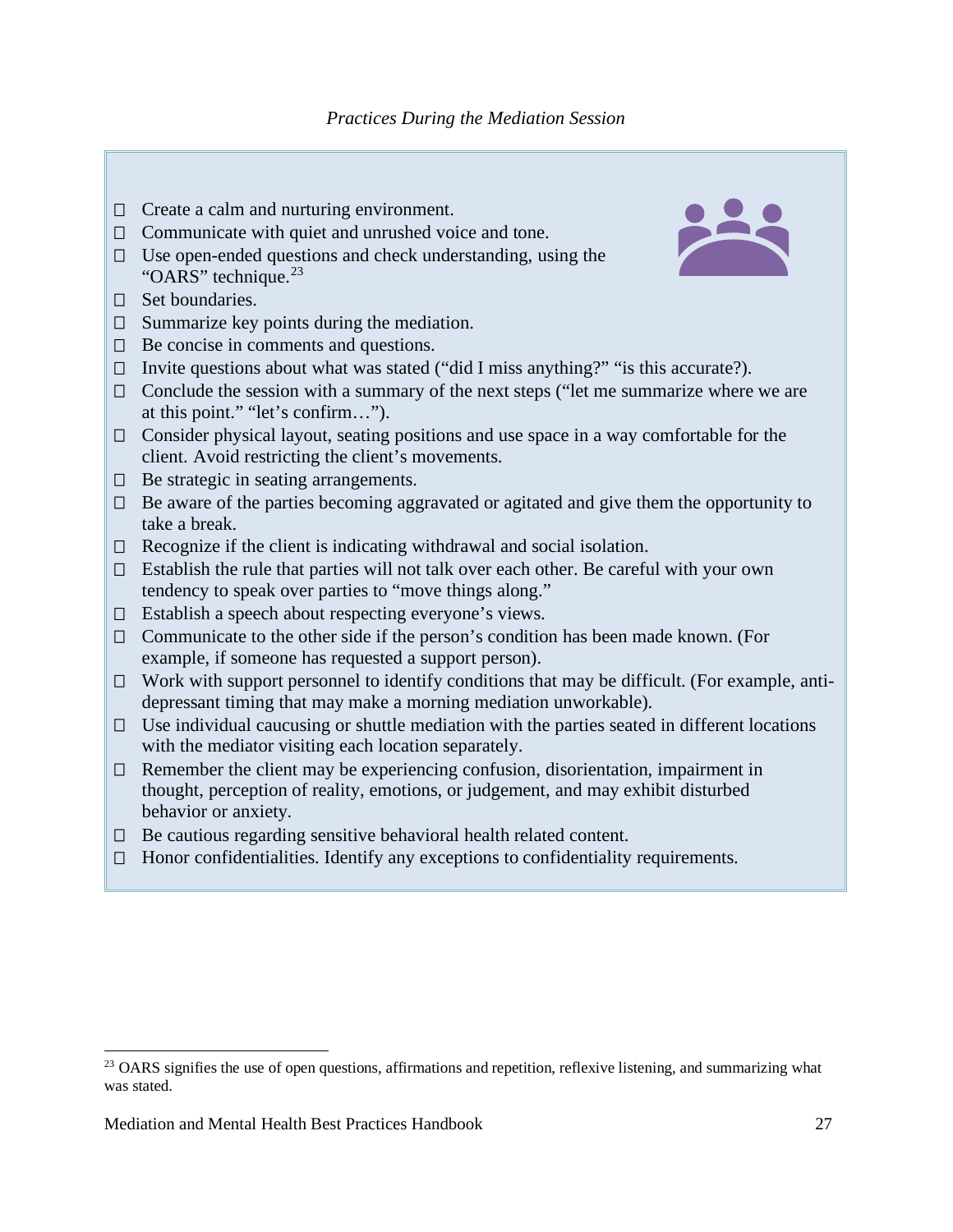- $\Box$  Speak slowly, confidently but gently and with caring tone.
- $\Box$  Avoid arguing and raising voice.
- $\Box$  Use positive works.
- $\Box$  Pause if necessary.
- $\Box$  Take breaks if needed.
- $\Box$  Recognize when emotions get heightened.
- $\Box$  Use open communication techniques.
- $\Box$  Seek a non-adversarial interaction.
- $\Box$  Seek other services and support systems if needed.
- $\Box$  Work with the attorney or support person present.
- $\Box$  Facilitate seeking help or support for the individual, if concerns exist about the person being a danger to self or others.
- $\Box$  Consider taking a break, or offer to return another day, if someone is not understanding, or is unwilling to engage further.
- □ Work with a carefully selected, and agreed upon, support person present.

#### *Other Considerations*

- $\Box$  Learn to recognize and identify signs and symptoms of a potential mental health disorder.
- $\Box$  Recognize that "high functioning" individuals may be able to or attempt to mask symptoms.
- $\Box$  Pay attention to client ability or inability to focus on the discussion or on tasks, remember things, and pay attention.
- $\Box$  Be attentive to levels of anxiety that may appear.
- Consider cultural differences and preferences and tailor interactions (including language and physical space) based upon the need.
- □ Remember to practice mediator "self management" practices.

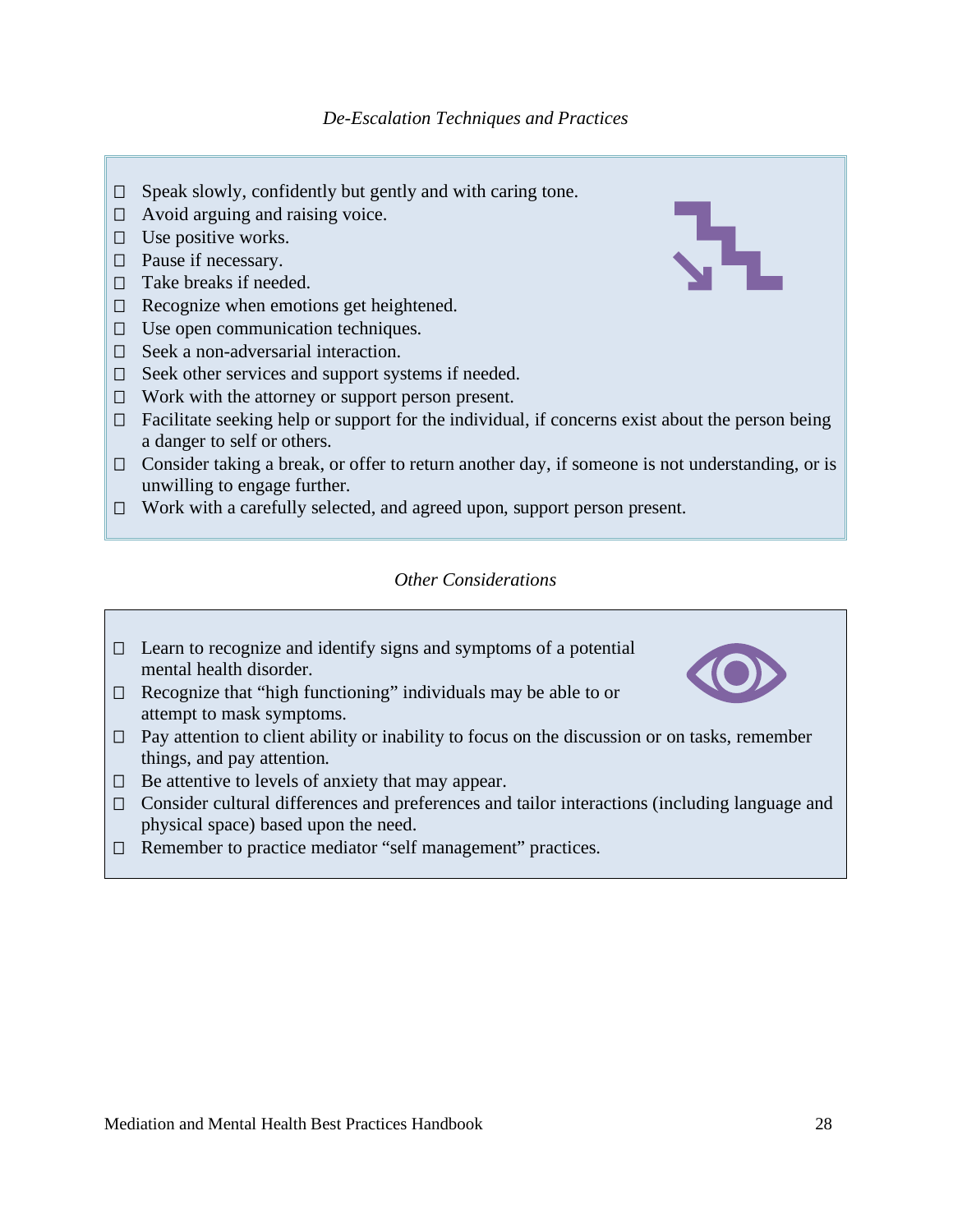Sample Pre-Appointment Screening Interview

| SAMPLE PRE-APPOINTMENT SCREENING INTERVIEW <sup>24</sup>                                    |                                                                                                                                                                                       |  |  |
|---------------------------------------------------------------------------------------------|---------------------------------------------------------------------------------------------------------------------------------------------------------------------------------------|--|--|
| Case Number: ______ DV Reported? Yes/ No Parent: Mother/Father Terminated due to DV? Yes/No |                                                                                                                                                                                       |  |  |
|                                                                                             | Parent Education Completed: Mother Father Clinician Initial(s): Date                                                                                                                  |  |  |
| 1.                                                                                          | Confidentiality/Recording Devices/Weapons:                                                                                                                                            |  |  |
| 2.                                                                                          | Medical and Mental Health Needs of Parents and/or Children:                                                                                                                           |  |  |
|                                                                                             | Any Physical or Mental Health Concerns?<br>Medications?<br>Recent Hospitalizations for Physical or Mental Health?<br>Substance Abuse or Concerns?<br>Counseling/Therapy?              |  |  |
| 3.                                                                                          | Safety Concerns (If Applicable): In all the time that you have known each other, has there been any:                                                                                  |  |  |
|                                                                                             | Destruction of property (Things thrown at each other, broken furniture, dishes, holes punched in walls<br>or doors, etc.)?                                                            |  |  |
|                                                                                             | Physical Violence (Hitting, pushing, shoving, punching, choking, hair pulling, kicking, slapping,<br>restraining) or other violent behaviors such as use of weapons or abuse of pets? |  |  |
|                                                                                             | Sexual intimidation or assault?                                                                                                                                                       |  |  |
|                                                                                             | Ever consider going or actually go to doctor or hospital for injuries?                                                                                                                |  |  |
|                                                                                             | Police involvement? Arrests for DV?                                                                                                                                                   |  |  |
|                                                                                             | Orders of protection/restraining orders? Any violations/arrests for violations?                                                                                                       |  |  |
|                                                                                             | Ever prevented each other from having contact with family or friends? Ever used shelter services or left to<br>preserve the peace?                                                    |  |  |
|                                                                                             | Department of Child Services Involvement?                                                                                                                                             |  |  |
|                                                                                             | Ability to Mediate:                                                                                                                                                                   |  |  |
|                                                                                             | Do you currently feel like there are any threats, intimidation, coercion, or harassment happening between<br>the two of you?                                                          |  |  |
|                                                                                             | Do you have any fears or concerns about being in the same room?                                                                                                                       |  |  |
|                                                                                             | Do you feel like you can advocate for yourself?                                                                                                                                       |  |  |
|                                                                                             | Would you like to leave separately at the end of the appointment today? Do you need security to<br>accompany you?                                                                     |  |  |

<span id="page-28-0"></span><sup>&</sup>lt;sup>24</sup> Form adapted from the Family Center of the Conciliation Court, Arizona Superior Court in Pima County, Tucson, Arizona.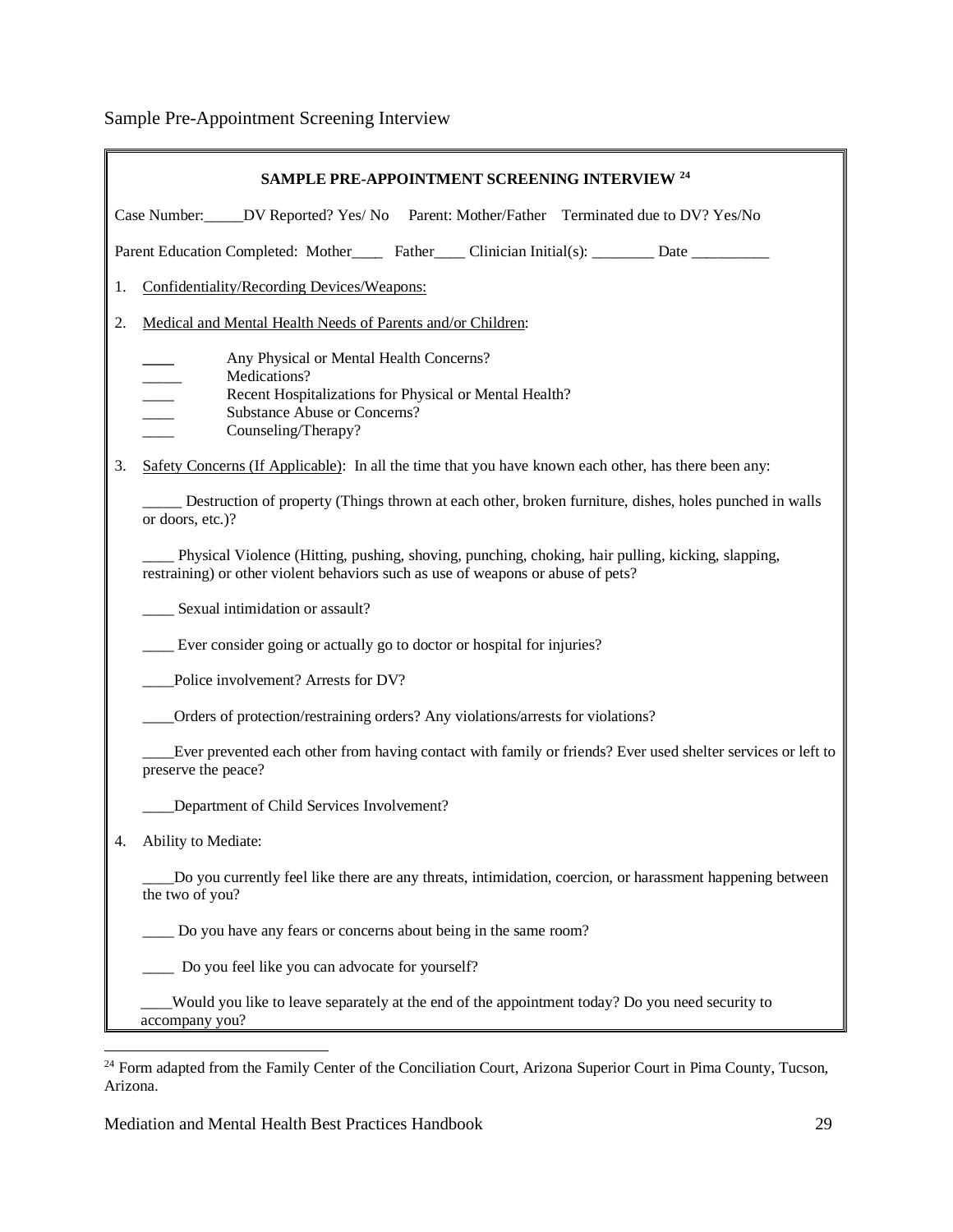| SAMPLE PRE-APPOINTMENT SCREENING INTERVIEW - SPANISH <sup>25</sup>                                                                                                                                                                                                                                                                                         |  |  |
|------------------------------------------------------------------------------------------------------------------------------------------------------------------------------------------------------------------------------------------------------------------------------------------------------------------------------------------------------------|--|--|
| Sí No<br>Padre<br>: Se ha cancelado la mediación a causa de VD? Sí<br>Padres: Madre<br>N <sub>0</sub><br>¿Ha completado el Curso Educativo para Padres? Madre Padre Padre                                                                                                                                                                                  |  |  |
| ENTREVISTA DE EVALUACIÓN PREVIA A LA CITA                                                                                                                                                                                                                                                                                                                  |  |  |
| Confidencialidad/Aparatos de Grabación/Armas                                                                                                                                                                                                                                                                                                               |  |  |
| Necesidades Médicas y de la Salud Mental del Padre(s) y/o los Hijos:<br>¿Alguna preocupación médica o de la salud mental?<br>$\frac{1}{\text{Nedicamentos}}$ ?<br>La idea de la salud mental?<br><i>Lacelange is</i> Alguna preocupación sobre abuso de sustancias?<br>$\frac{1}{4}$ Asesoramiento/Terapia?                                                |  |  |
| Preocupaciones de la Seguridad (si corresponde): Durante el tiempo que tienen de conocerse, alguna vez:<br>¿Ha habido destrucción de propiedad? (¿Se han tirado objetos, destruido artículos de muebles, quebrado<br>platos, hecho hoyos en las paredes o las puertas por impactos de golpes, etc.?)                                                       |  |  |
| $\mu$ i.Ha habido actos de violencia física (Por ejemplo: golpes, empujones, strangulamientos,<br>jaladas del pelo, patadas, bofetadas, restringir) u otra conducta violenta como el uso de armas o el abuso de<br>mascotas?                                                                                                                               |  |  |
| $\mu$ il a habido alguna intimidación de índole sexual o algún acto de agresión sexual?                                                                                                                                                                                                                                                                    |  |  |
| $\frac{1}{2}$ (Alguna vez ha ido o pensado en ir con el médico o al hospital por lesiones que haya sufrido?                                                                                                                                                                                                                                                |  |  |
| $\frac{1}{1-\epsilon}$ ¿Ha habido algún involucramiento reciente con la policía o algún arresto por VD?                                                                                                                                                                                                                                                    |  |  |
| $\lambda$ . Se han emitido órdenes de restricción u órdenes de protección? $\lambda$ Ha habido algún arresto a causa de una<br>violación de esta orden?                                                                                                                                                                                                    |  |  |
| La otra parte alguna vez le ha impedido tener contacto con su familia o amistades? ¿Alguna vez ha acudido<br>a un albergue o se ha alejado para conservar la paz?                                                                                                                                                                                          |  |  |
| ¿Ha habido alguna intervención por parte de la Agencia para la Protección de Menores? (Child Protective<br>Services o CPS)                                                                                                                                                                                                                                 |  |  |
| Habilidad de Negociar y Mediar:                                                                                                                                                                                                                                                                                                                            |  |  |
| ¿Siente que actualmente existen actos de amenazas, intimidaciones, coacciones o acosos entre ustedes?<br>¿Siente miedo o inquietud al estar en el mismo cuarto?<br>¿Siente que puede defenderse o abogar por sí mismo?<br>¿Prefiere salir de la entrevista por separado? ¿Le gustaría que lo acompañe un agente de seguridad al salir<br>de la entrevista? |  |  |

<span id="page-29-0"></span><sup>&</sup>lt;sup>25</sup> Form adapted from the Family Center of the Conciliation Court, Arizona Superior Court in Pima County, Tucson, Arizona.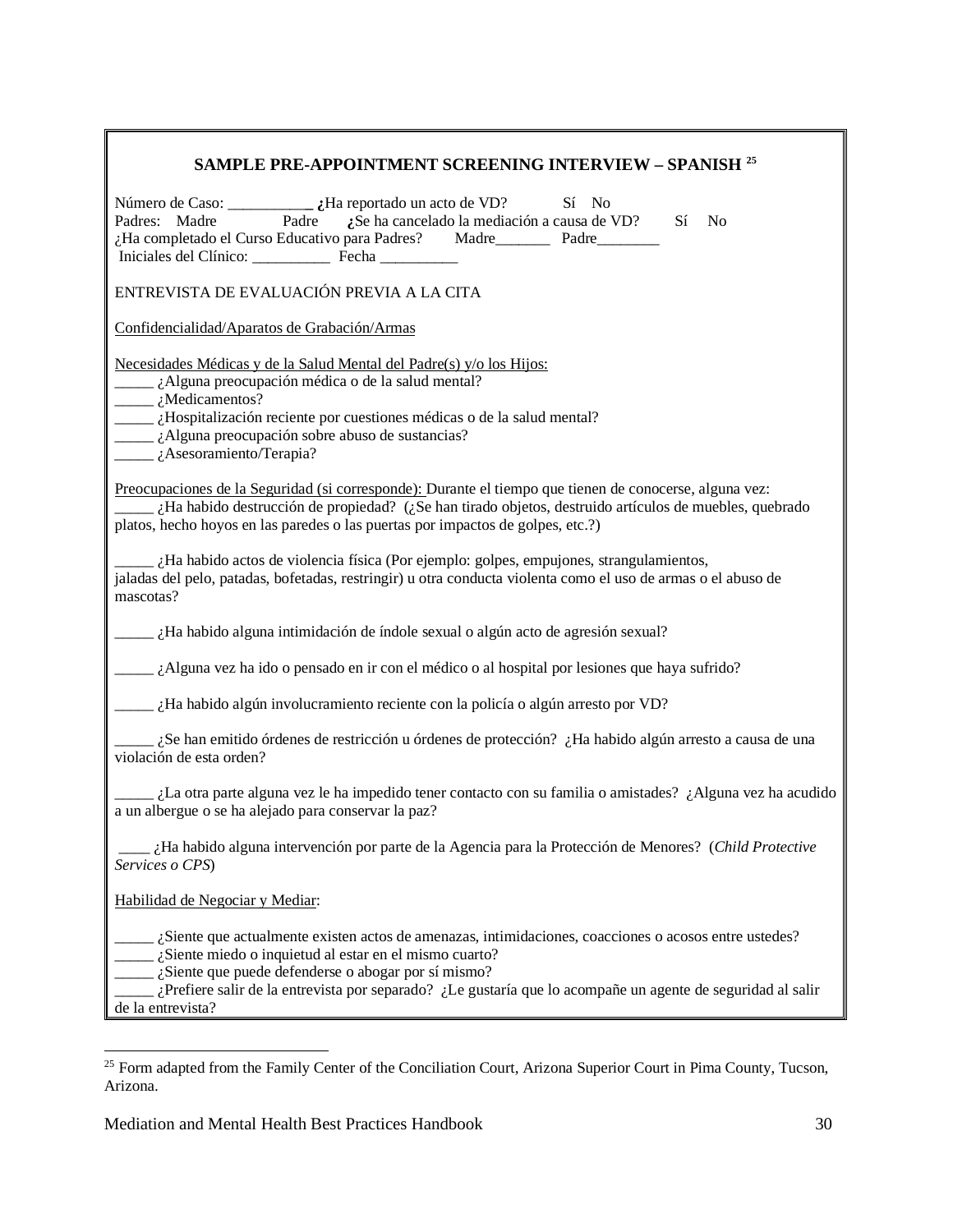#### <span id="page-30-0"></span>Scenarios

## *Confidentiality and Ethics*

- **Q.** What about concerns regarding "undue inquiry" into a person's disability or the nature of any disability. How do you balance/handle interests in "screening" for mental-health concerns with risks of undue inquiry (both during screening and the mediation)?
- **A.** The screening is best treated as confidential. Consider using open ended questions and encourage client self-disclosure. You may also want to obtain any self-disclosed concerns about the other party, including views on the degree to which the other party has the ability to participate in the mediation. These inquiries can become means by which to determine if the mediation can proceed.
- **Q.** Would it be prudent to "remind" participants about confidentiality throughout the mediation or is that too condescending?
- **A.** Yes, that is a good practice. People forget.
- **Q.** In what percentage of cases are mental health issues present?
- **A.** We don't always know. Parties often don't disclose because they think it will work against them.
- **Q.** Regarding the involvement of a support system, would restrictions of confidentiality come into play as a mediator or providing unequaled assistance to both parties?
- **A.** If mental illness is identified, confidentiality may be breached.

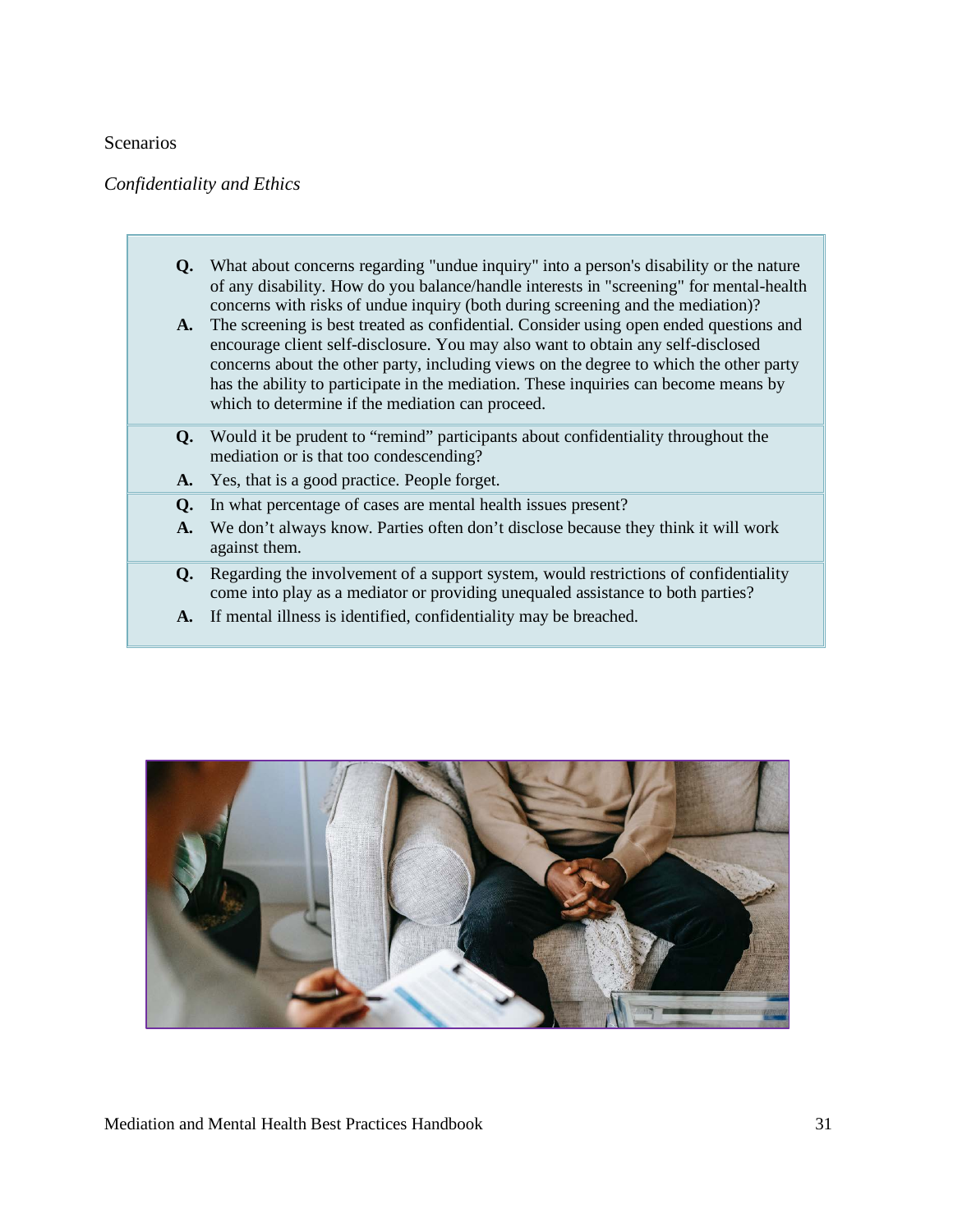#### *Crisis Management and Avoidance*

| Q.<br>A.       | Are there any situations or option for the police department to contact a mental health<br>professional instead of sending law enforcement? Or to access the services of a mental<br>health professional employed by law enforcement? Maybe a mental health team?<br>Yes, some courts can use this method. |
|----------------|------------------------------------------------------------------------------------------------------------------------------------------------------------------------------------------------------------------------------------------------------------------------------------------------------------|
| Q.             | What about suspecting a mental illness?                                                                                                                                                                                                                                                                    |
| $\mathbf{A}$ . | A mediator should postpone, recess, or terminate the mediation process if it is apparent<br>to the mediator that the case is inappropriate for mediation or one or more of the parties<br>is unwilling or unable to participate meaningfully in the mediation process.                                     |
| O.             | Trauma often impacts control of emotion - dysregulation. This might affect the<br>mediators process options (choices) - how the mediation is conducted - maybe?                                                                                                                                            |
| A.             | The ability for a person to regulate can be affected. Try to meet with parties prior.                                                                                                                                                                                                                      |
| O.             | How do you deal with someone whose illness includes manipulation and that appears to<br>be happening in mediation?                                                                                                                                                                                         |
| A.             | Yes, address in the environment: this is what I'm hearing, this is what it sounds like.                                                                                                                                                                                                                    |
| Q.             | During a mediation, if I observe that a person seems to have a mental illness should I<br>stop and ask for a mental health professional be present? Will the decision reached be<br>binding?                                                                                                               |
| A.             | State laws and rules require consent to talk to some one about their mental health issues.<br>In a collaborative setting, you may be able to approach the issue. A mental health<br>trained co-mediator might be a support, might make people uncomfortable.                                               |

# *Interpreter and Other Specialist Use*

- **Q.** When doing a mediation virtually, could a third party such as an interpreter perform their duties in a separate location, or would they need to be present with client?
- **A.** You could do it virtually, telephonically or some combination thereof.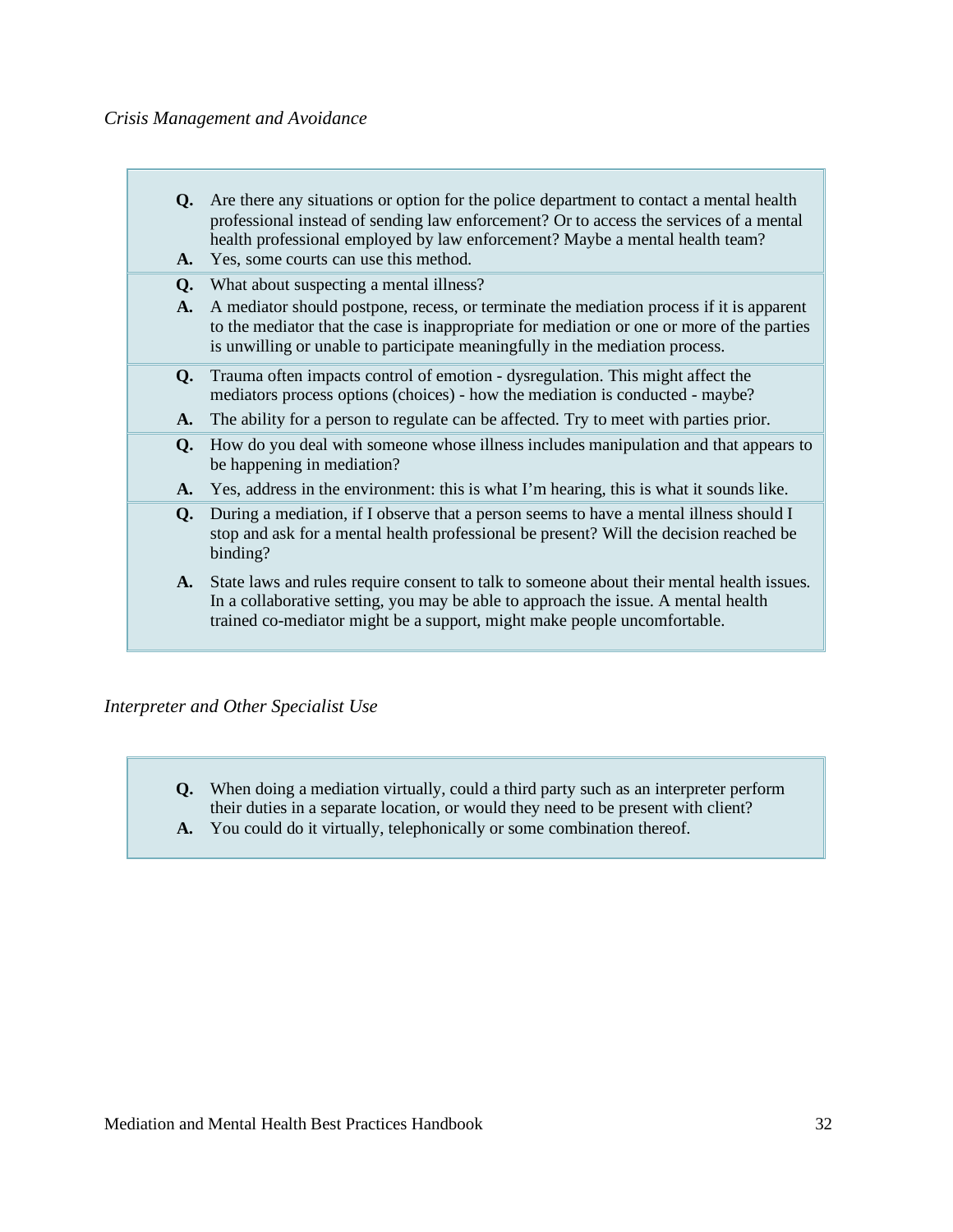| <b>Q.</b> Are there appropriate screening questions we can ask of individuals that will help identify |
|-------------------------------------------------------------------------------------------------------|
| potential challenges before a mediation session with multiple participants?                           |

**A.** HQ9 helps to screen people for depressive issues. Regarding psychotic disorders/bipolar – there are no quick screens without directly asking the parties. Of note, attorneys may tell clients not to complete the forms/screening. The mediator should ensure that people understand. But without official documentation, use your best communication skills.

**Q.** How can we find out the mental health crisis team in our area?

- **A.** Recent national legislation to create a 3-digit number to direct to the mobile crisis team. One method is to Google Crisis Management Team for the local area. In Lubbock, it is: <https://ci.lubbock.tx.us/departments/police-department/links/crisis-intervention>
- **Q.** In handling appointments on CPS cases over the past year or so, I have received training and have observed a significant amount of mental health concerns, organic and environmental, with parents and children. Parents often seem resistant to engaging in services through the adversarial system, lack of trust. Is there any discussion of perhaps rather than litigating those cases, they are brought into the mediation process to manage? It seems that mediation would promote healing and change in a much more efficient manner.
- **A.** Use dispute resolution to resolve problems. Refer to the use of mediation as a peaceful resolution of disputes. It's not just about settlements, or resolving a case per se, but minimizing or resolving the issues in dispute. There are a lot of disabilities that may be associated with the dispute, for example, service dogs. The participants with challenges from mental health disabilities, do not always disclose it.
- **Q.** Is severe Dementia/Alzheimer's considered a type of Mental Illness? Should interactions with the subject be guided thru the lens of the de-escalation suggestions you've shared with us?
- **A.** It is similar to SMI, you can use similar de-escalation techniques.
- **Q.** Is there any overlap between mental illness and unprocessed trauma? If so, is it important or relevant to mediation?
- **A.** Yes, if you haven't processed trauma, there is an overlap. Unaddressed trauma is a risk factor. It is important to know if trauma is present so that you don't trigger it.
- **Q.** Are there any of these conditions that would contra-indicate mediation?
- **A.** Psychotic disorders are not suitable. Bipolar can have psychotic features but it depends on the state that people are in. If in a manic state, they may not make the best decisions.
- **Q.** Any suggestions for preparing a party for mediation when that party has experienced a trauma inducing incident from the other party (such as a spouse, former employer, or business representative)?
- **A.** Prepare parties for the mediation itself and make sure they have the opportunity to take breaks.
- **Q.** Might it be discriminatory to rule out mediation as a dispute resolution process based only on the fact that a person has a particular diagnosis?
- **A.** Yes, unless you have evidence to show that the person is not a candidate for mediation.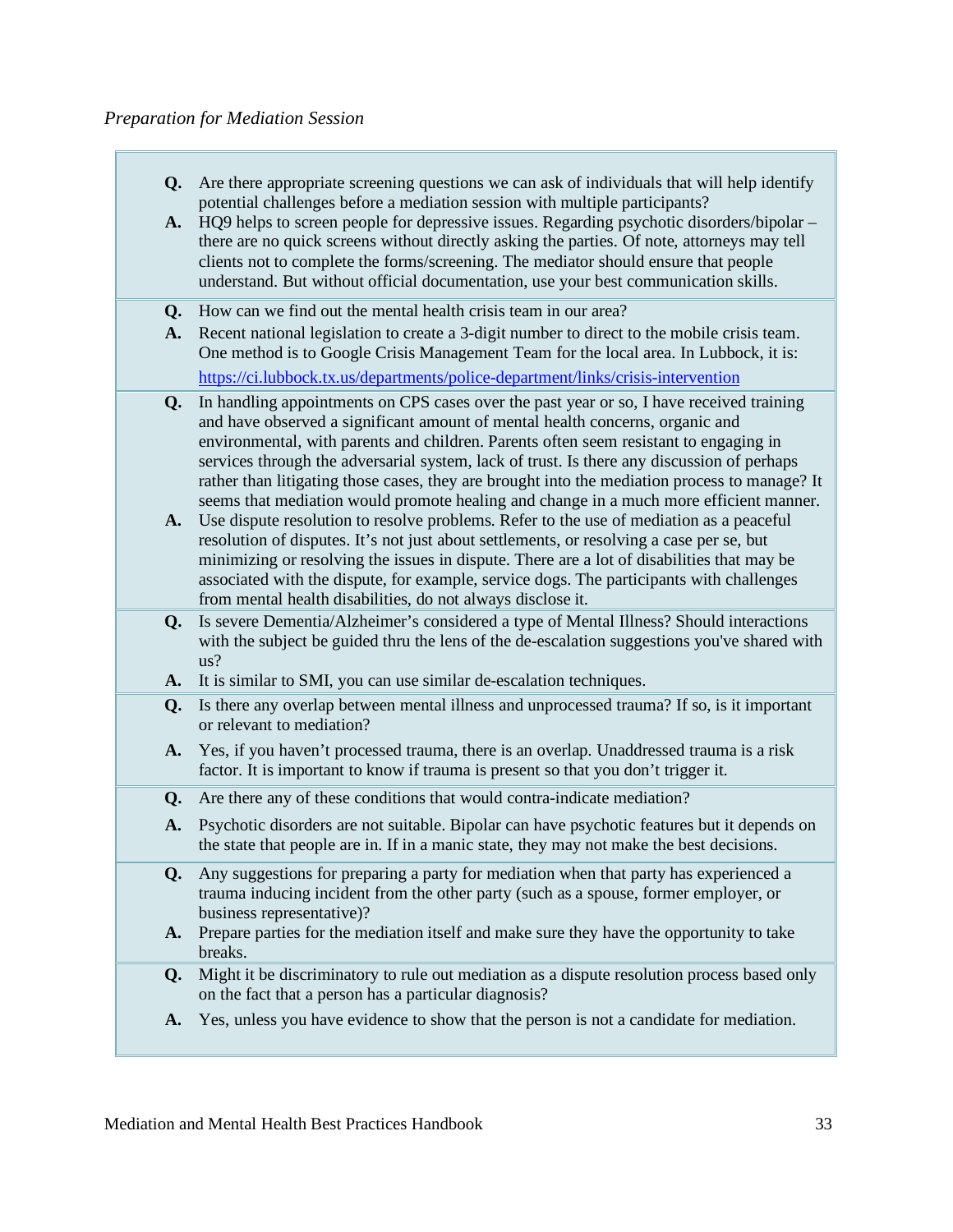#### *Presence of Support People*

- **Q.** Is this an appropriate line to include on the Mediation Notice? "We are happy to provide accommodation if you notify us of any special needs."
- **A.** Accommodation is the language of Title 1, Employment. Title 2 is Program Access. Title 1 is obligation to provide without need to disclose, burden to provide. Title 2, people have to have access. Lewis would say "how can we help ensure access to this program?"
- **Q.** I have always had the support persons and interpreters basically anyone participating, or attending the mediations sign a confidential agreement. They all get advised of the mediation confidentiality. Is this a good practice?
- **A.** As a mediator, announce that all present will be subject to ADR confidentiality. Have an Agreement to Mediate that everyone signs.
- **Q.** I do high conflict mediations and I have had situations where the "support" person is meant to trigger the other party. In that case I separate the parties in different rooms and use "shuttle mediation" - easy with Zoom now. Do you have experiences like this and how do you handle them?
- **A.** Do what you need to do.
- **Q.** A and B are married. A has an affair with C and the affair becomes public. B has selfdisclosed, pre-existing mental-health issues/conditions that have spiraled (to B's and their children's detriment). A's support person and confidante is C and A refuses to mediate without C present. B refuses to mediate if you, the mediator, allow C to be present. oops. Do you allow C as the support person? How, if at all, do you address B's mental health concerns and issues?
- **A.** They don't get in. Partly because it precipitates other discussions. On the other hand, there may be a real need to have the support person there. Consider if another support person is available.
- **Q.** Can the panel recommend techniques for mediators to overcome objections to the presence of non-parties in mediation? Examples: caregivers or foster parents of a teen parent in a child welfare case; non-party caregivers of a subject child. 12-Step sponsors or counselors for party in recovery. Assume for the purpose of the question that the party who desires the presence of a support system has legal representation and/or a guardian ad litem.
- **A.** Work with the other side. Sometimes complainants are intimidated when the other side has counsel. Look, if the other side has a good attorney who knows the requirements of the law, they can be supportive in getting a good resolution. The principle of selfdetermination is fundamental, and mediation centers on problem solving collaboratively. Anything that can help that happen is in the interest of the other party. This seems to be helpful when dealing with CPS mediations. Quite often, when dealing with parents who are addicts or have other mental health issues, I've noticed it can be helpful to allow someone in the room that can help the process move in a productive manner.